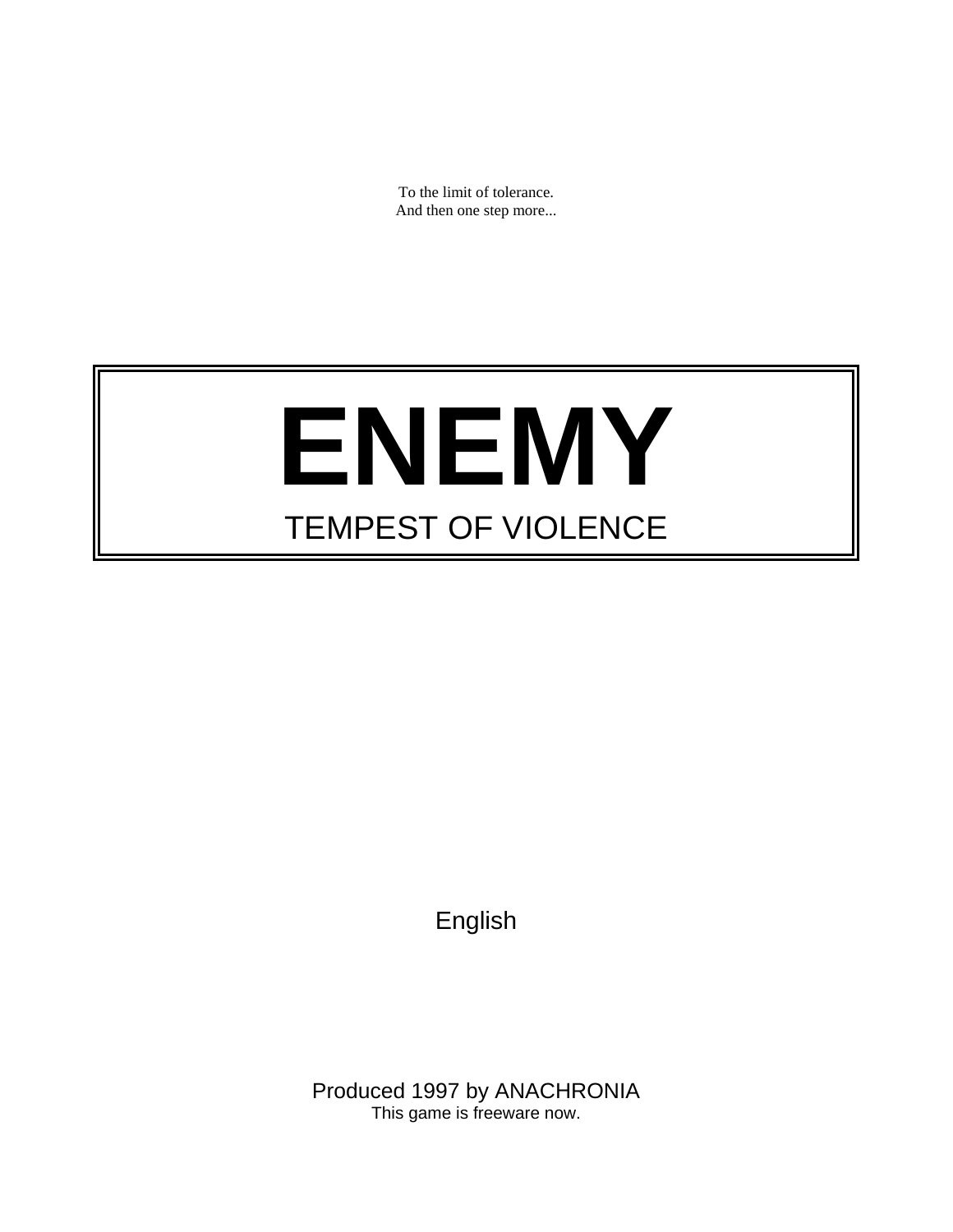The making of this product demanded a high input of man and material. Who did what (or said to have):

Jean François Titus: translation Alan Hodgson: text correction<br>André Wüthrich: the rest André Wüthrich:

Michael Tschögl: alien-creation, graphical support, intromusic Thomas Schneider: technical support, layout-support Manuel Kohler: game tests, label-printing Michael Stutz: text correction, layout-support, translation

Thanks to Richard Meyer.

Special thanks to Oliver Schaper.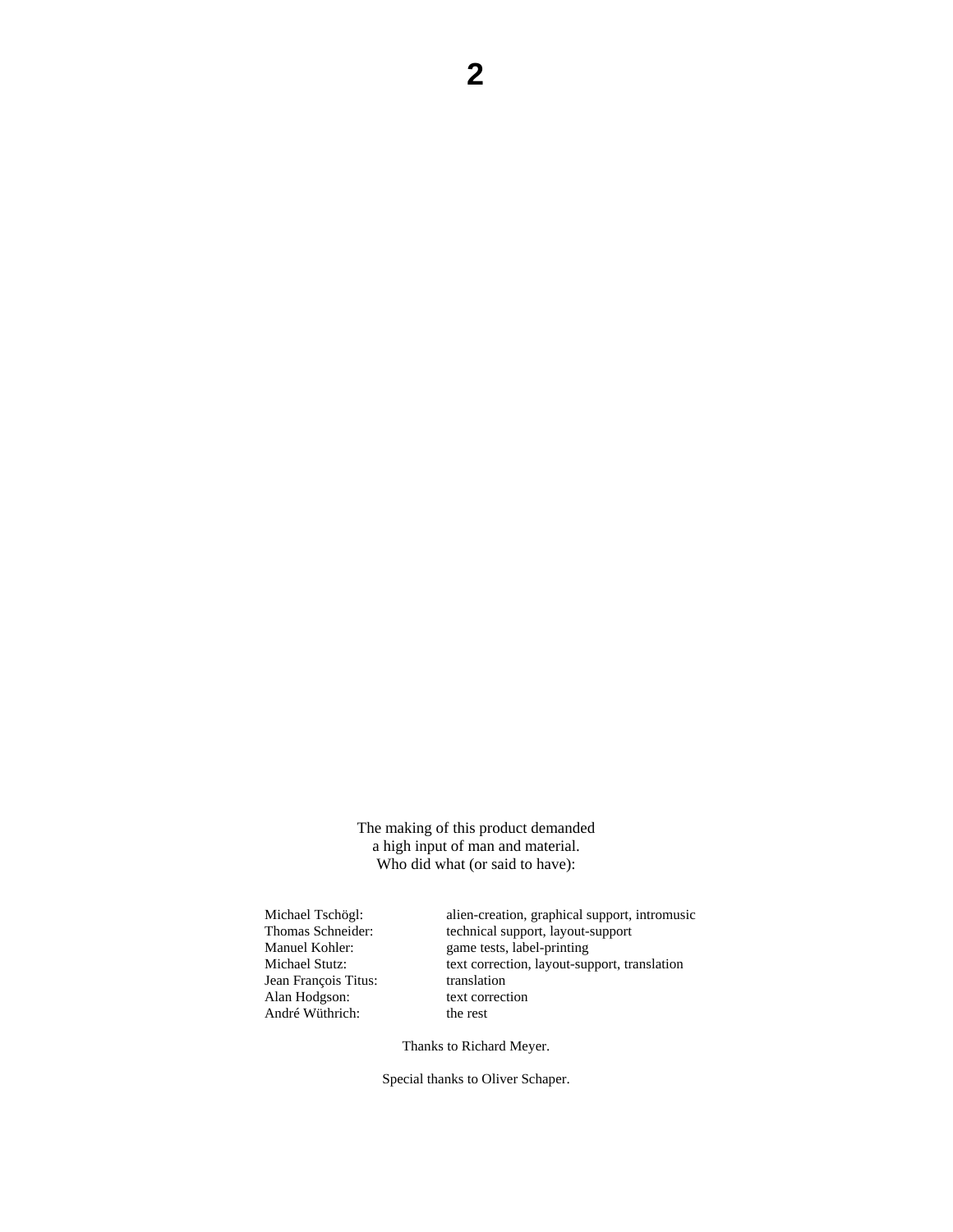# **INDEX**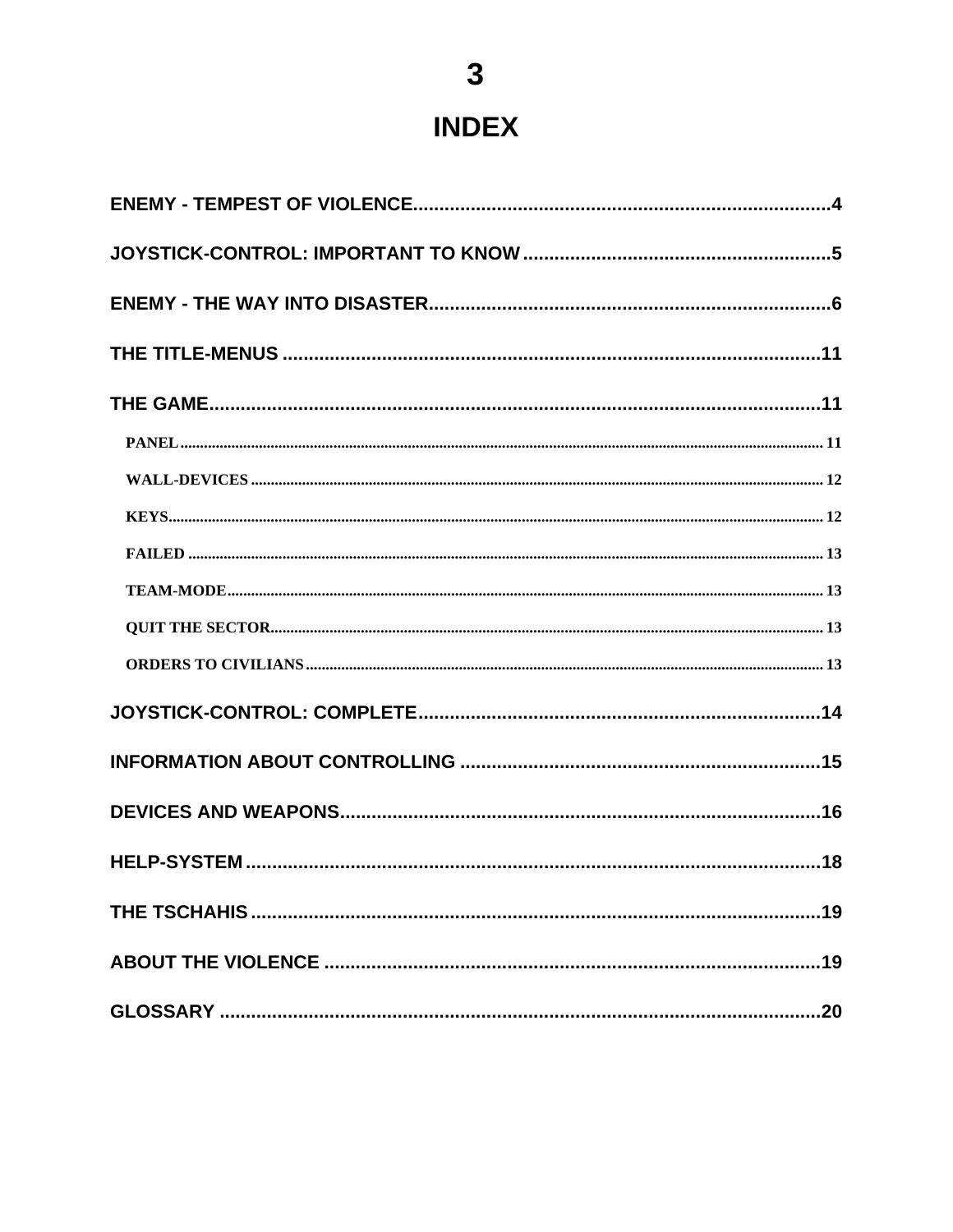# <span id="page-3-0"></span>ENEMY - TEMPEST OF VIOLENCE

Enemy is a pretentious computer game in the category of action-adventure. The 34 levels have to be mastered with different strategies (e.g. action, tactics, intelligence). You can play the game alone or with two players. A second disk drive can be used, the available RAM is used to a maximum and installation on the harddisk is possible.

#### Notice:

You will **not** succeed with rude violence. You will **not** succeed with intelligent cunning. You will **not** succeed with precise skill**.**  But with the right combination you will succeed. Find it.

Minimum hardware configuration:

- at least Kickstart V1.2.
- at least 1 MegaByte RAM.
- one 3.5"-Diskdrive (CD-Version: CD-Drive).
- good joysticks with fast reaction.

For quick beginners: read this and the following chapter (joystick-control: important to know) before starting the game. The rest can be done later.

# **BEFORE STARTING**

We recommend, you make **backup disks** of the original. Therefore you can use any of the available copy programs. Important: the name of the copied disks must be the same as the originals!

## **WARNING**

ENEMY is not a computer game for kids. It is suitable for people aged 16 or more. This game contains scenes in part of extremely descriptive violence.

#### **We recommend:**

- Not playing long without a pause.
- A game is a game. Don't take the game too seriously.
- If the game is too exhausting or you feel your getting too aggressive, take a break to cool down.

Especially for persons suffering with epilepsy.

# **STARTING ENEMY**

**4**

Turn on the computer. If it is already running, turn it off for a few seconds then turn it on again. Insert the disk ENEMY-DISK A. An intro is started. This can be cancelled with the joystick fire button or with the left mouse button (while the LED is off).

The loading of the intro can also be prevented. Therefore you have to press the F1-Key just after you insert the disk and the loading procedure starts.

If there are two floppy devices, you can insert the two disks at the same time. If there is only one drive you have to wait until you are asked to change disks. *Important: Do not remove the disk while the LED is lit!* 

#### **PROBLEMS?**

Send E-Mail to: [anachronia@hotmail.com](mailto:Anachronia@hotmail.com)

#### **FINAL NOTICE**

On disk A you will find a file "EnemyInf.txt". This file contains additional information about the game. Especially when you have problems read this file.

If you only have one megabyte of RAM, you should have maximum **one** other drive (floppy or harddisk) along with the internal disk drive.

If you have problems and a fast processor (68040, 68060...) , a graphic- or turbocard, or modern chipset, then you should **disconnect** these components as much as possible.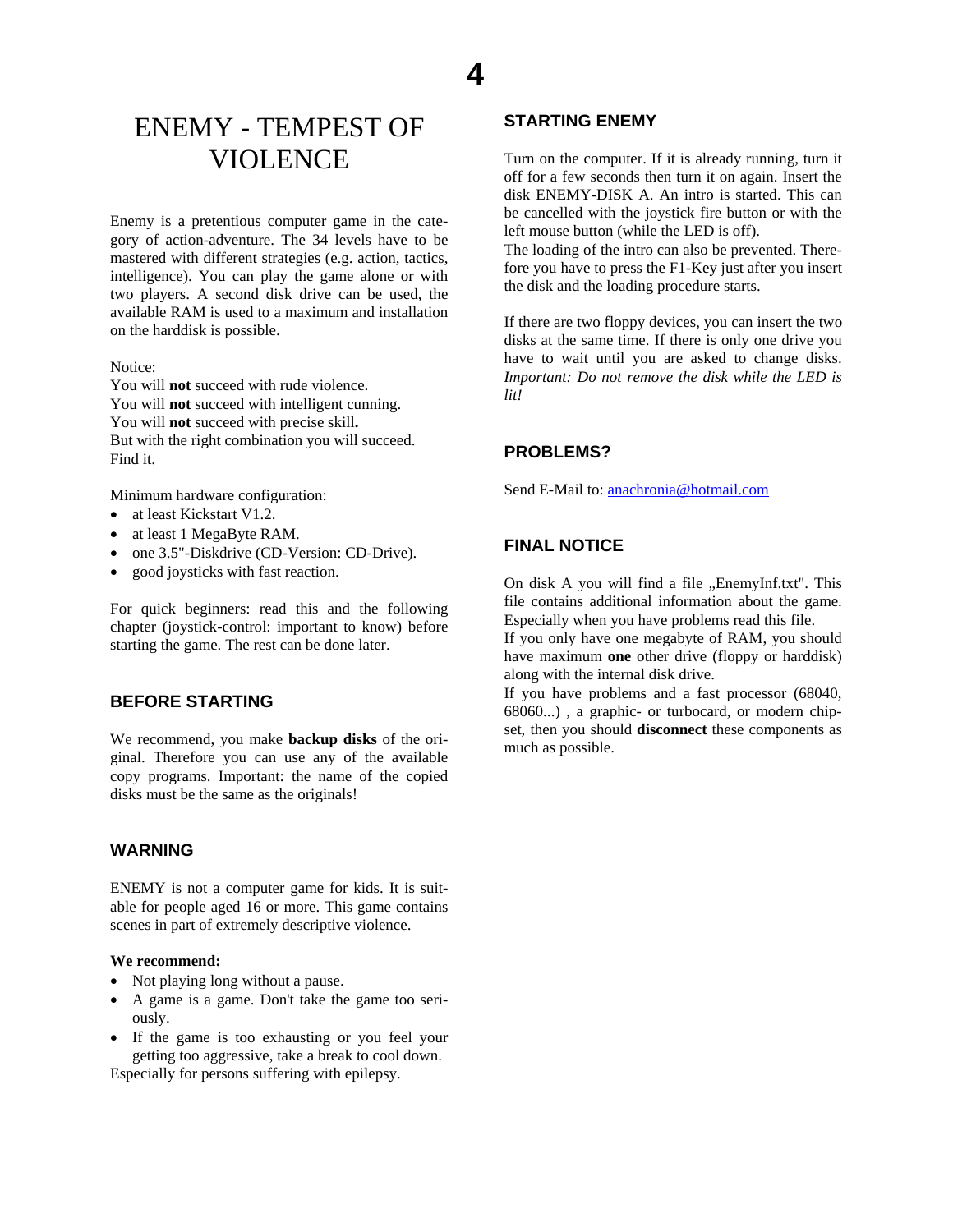# <span id="page-4-0"></span>JOYSTICK-CONTROL: IMPORTANT TO KNOW

The soldier is controlled only with the joystick. The control is pretty complex and it will take a while before you master it. Only when you are at the advanced levels do you have to perform all the possible moves perfectly.

The security teams of NESI are equipped with special shoes, allowing them to make high and long jumps and cushion deep falls. A soldier therefore can jump to the hight of one floor and survive a leap down two floors.

#### **Symbols:**

- $\odot$  : press the (main-)firebutton of your joystick
- $\uparrow$  : press up
- $\leftarrow$ : press to the left
- $\blacklozenge$ : press down
- $\rightarrow$ : press to the right
- $\ddot{\textbf{r}}$ : leave it in the middle position (no direction)
- $\mathbb{Z}$ : line of sight. Move the joystick to the left or right, according to the direction the soldier is looking.
- $\hat{\phi}$ : reverse direction. Press in the direction the soldier is NOT looking

Now the most important moves are explained. Learn them at the beginning of the first level in the given order:

- 1. Short  $\boxtimes$ : the soldier takes a careful step forward. Notice:
	- this step is absolutly silent.
	- With repeated short  $\boxtimes$  the soldier can creep silently towards an object.
- 2. Short  $\hat{\mathcal{F}}$ : the soldier turns.
- 3. Continuous  $\mathbb{Z}$ : the soldier starts running. To stop:  $\oplus$ . Notice:
	- Running makes a sound that can be heard by aliens who are in the same room.
	- If you want to stop do not press  $\hat{\phi}$ , because the soldier will start sliding then .
- 4. While running if you press a continuous  $\hat{\varphi}$ : the soldier will change direction after a short slide.
- 5. While running if you press a continuous  $\bigwedge$ : the soldier will jump through the next gap onto the floor above him. Notice:
	- If the gap is still too far ahead the soldier will continue running until he reaches it and then jump.
- Jumping to a higher floor is possible only if there is a landing platform beside the gap (and not a flat wall).
- If the gap is not too wide and if there is a landing platform on either side, you can choose to jump to the left or right side. Therefore press  $\leftarrow$  or  $\rightarrow$  while the soldier is kneeling before he leaves the ground.
- During the jump you can change the soldiers line of sight by pressing  $\hat{\phi}$ . After the landing it stays this way.
- 6. While running press  $\blacklozenge$ : the soldier will make a long jump. To jump over a gap in the ground, you must press at the right moment. The jump is twice the width of most gaps. Watch the legs of the soldier and jump when there are no more steps possible. With some practice the jump will be no problem. Notice:
	- Continuing to press  $\blacktriangleright$  leads to continuing jumps.
	- If there are several gaps close together, it is easier to jump over all of them without stopping as sometimes the platform between two gaps is too small to take a run before leaping.
- 7. While standing if you press  $\bigwedge$  or  $\bigvee$ : the soldier will raise or lower his weapon. This way you can adjust the line of fire.
- 8.  $\odot$ : The soldier shoots his weapon, if he has ammunition.
- 9. If there is an object on the ground you can pick it up by pressing  $\bigvee$ . However the soldier must stand close to it. Notice:
	- If the soldier does not bend, this means the object has no meaning, or it is too heavy or too dangerous.

With these basic movements it is possible to survive the first levels. More movements are explained later in this booklet.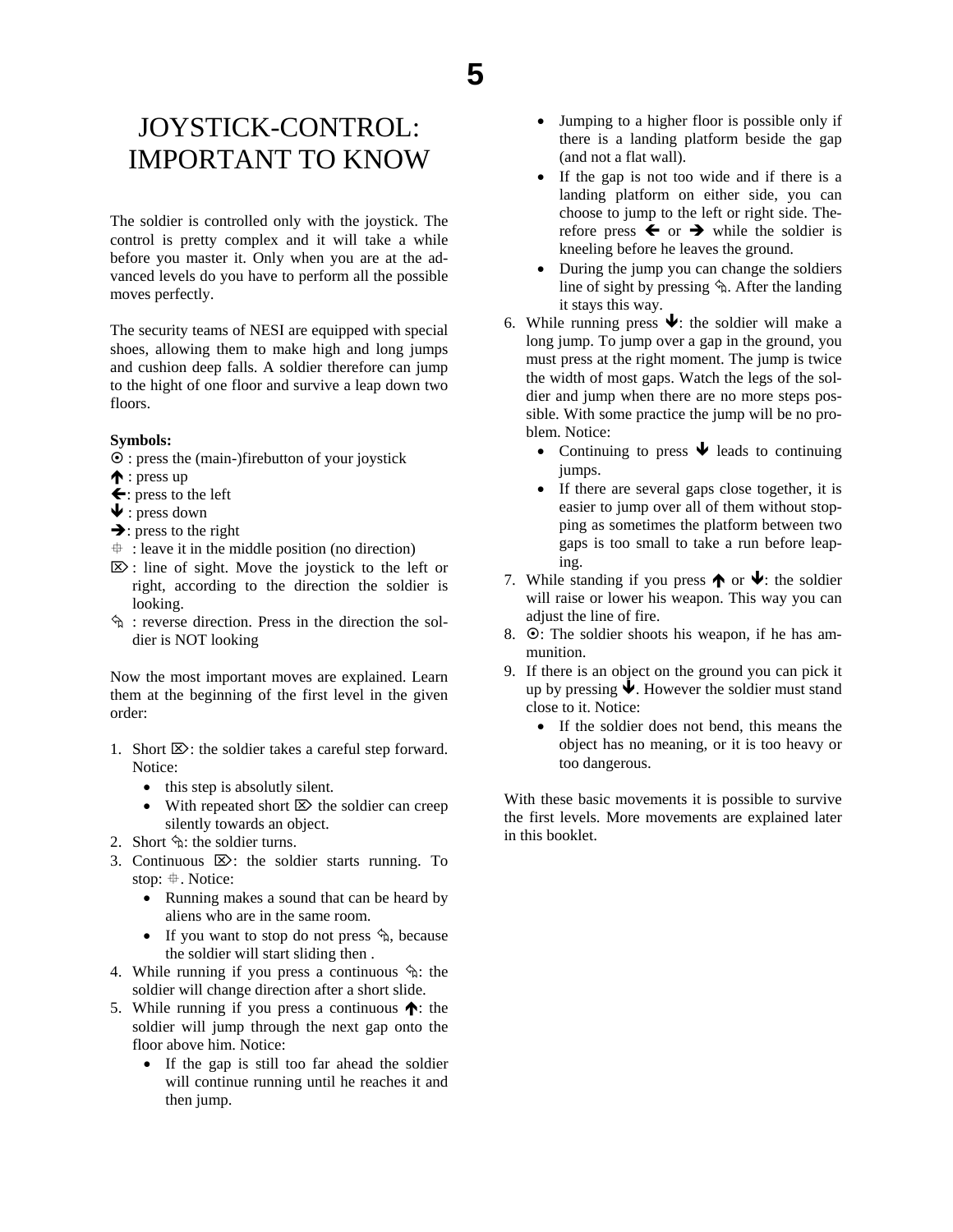# <span id="page-5-0"></span>ENEMY - THE WAY INTO DISASTER

#### **14th December 2029**

"NEW WORLD DAILY"

#### **NESI SUPPORTS MISAM-PROJECT.**

MISAM (Mission for Investigation and Salvage of the Alien Objects on Mars) disclosed to the press in Toulon yesterday, that the "New European Space Investigation Organisation" (NESI) has assured it's support for the Mars-Mission. The Manager of MISAM, Justermann, told the press, that the expected cost of the exploration is now covered. He didn't call any figures, however insiders estimate the financial outlay at over 50 Billion NewEcu. According to Justermann, NESI will put the multi-purpose spaceship "W.S.S. Cosmotica" at their disposal for this mission. The purpose of the MISAM-Project is to investigate the three mysterious objects, discovered eleven months ago, at an altitude of 800 kms above Mars by the minute spaceship Cassini III. These objects, called "Alien Objects" are decidedly of no organic origin, but have clear features of having been constructed.

Strangely, they are not located on a natural orbit around Mars, but are constantly adjusting their position in a way that seen from earth, they are always BEHIND Mars. For this reason they were not detectable from earth.

#### **15th February 2030**  "NEW EUROPEAN MIRROR"

#### **THE "ALIEN OBJECTS" OF MARS ARE BE-ING INVESTIGATED.**

The mystery of the long known alien objects behind our neighbouring planet Mars is to be solved. The objects are being surveilled, since their discovery, by unmanned space probes. Weeks of emitting different communication signals led to no results and have dampened the initial euphoria based on the hopes of possibly discovering the first non-human intelligence. Additionally, the alien objects have shown no sign of activity nor have any energy impulses been registered, which has led to the assumption they might be unmanned (as far as the term would apply) or abandonned. It is an amazing fact though, that the objects adjust their position constantly to remain in the straight line "Earth – Mars – Object". Simply put, they seem to hide from telescopes on earth.

This, according to inofficial sources, causes concern in government circles.

Now the gigantic "W.S.S. (World Space Ship) Cosmotica" with several teams of scientists and crew totaling 300, is to fly to the objects and conduct onsite investigations. MISAM is in charge of this mission, eventhough they have come repeatedly under critisism in the last weeks over the enormous costs and possible dangers. MISAM-boss Justermann however, believes in the high chances of discovering new technologies which could, in many areas, take humanity a great leap forward.

The launch of Cosmotica, stationed at the international Spacestation ISS ALPHA, is planned towards the end of 2031.

#### **19th June 2031 –**  "NEW EASTERNSTATES DAILY"

#### **MISAM-MANAGEMENT REJECTS CRITISISM.**

After protests in the past two days against the project of exploring the Martian alien objects, the speaker of MISAM, Wico Scanderholz, today made a press statement. He rejected the claims that the exploration could result in an interference in alien intelligence.

"Our mission is peaceful. The Cosmotica shall carry no arms whatsoever." The suspicion of many scientists, that MISAM even has plans to tow one of the objects into earth's orbit was declared absurd and technically not feasable by Scanderholz. The press speaker said quote:

"The idea, we are planning intergalactic theft is the invention of certain circles and from a legal standpoint absurd. Objects flying around in space belong to no one by international rights." He supported the assumption that the alien objects, with high probability, are no longer manned. The fact that the objects around Mars were discovered just a year ago does not mean they were not there many decades or even centuries ago. The "hiding" from earth could have physical reasons or could be explained through automated aspects of the objects. Scanderholz compared further the strange objects near Mars to archeological escavations of antic objects on earth. At the end of his statement he assured: "Should the Cosmotica, really against our expectations, come into contact with alien intelligence, we would recall her immediately, except she would succeed in establishing contact with the aliens."

The exact launch date of the "W.S.S. Cosmotica", according to Scanderholz, has been determined: at the beginning of November, all should be ready.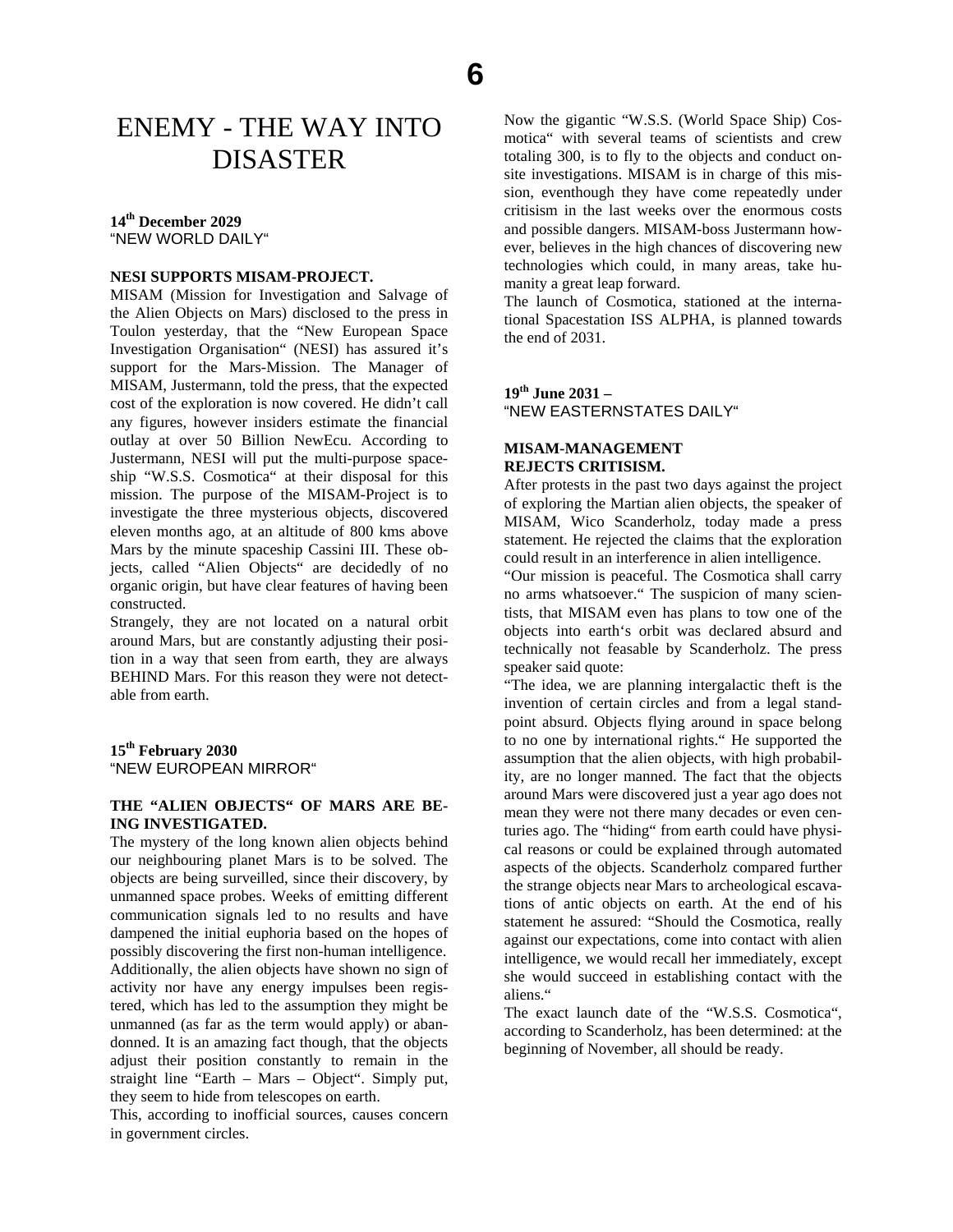**5th October 2031 –**  "NEW EUROPEAN DAILY MIRROR"

#### **NEWSBRIEF: IS COSMOTICA ARMED ANY-WAY ?**

Yesterday Wico Scandelholz, press speaker of MISAM detailed previously made assertions, that the mission to explore the alien objects would be carried out unarmed: "As protection for the scientists, lightly armed security-squadrons will fly along. The probability that these squadrons would have to be used, approaches zero percent."

**1st November 2031** – "NEW WORLD DAILY"

#### **NESI LAUNCHES SPACECRAFT TO MARS**

This morning, at 5:55 a.m. new european time, the world's largest spacecraft – the multi-purpose W.S.S. Cosmotica – was launched on it's fourth journey. It was launched from a spacestation located in earth's orbit. NESI's ship is flying, by order of MISAM, with a crew of 273 on board towards Mars. The destination are the three objects discovered at an altitude of approximately 800 kms above that planet.

The crew consists of 17 navigators, 226 scientists of differing fields, 6 doctors and a security troup of 24 armed men. The trip there alone will take seven months. After the arrival, the crew will have to wait for one and a half years before been able to return home, for only then will the planets Mars and Earth be in an appropriate position again. The project is not without risk. The crew will be subjected to a high degree of radiation from the so called solar-wind. What awaits the scientists on the objects is pure speculation. After all, the spacecraft only has enough fuel for a single ignition to return to earth, therefore a misfiring of the engines may not occure. On board the Cosmotica is the salvage and observation vessel ZIPHOD, as well as a shuttle of the new XXP-class. The contro-versial mission is the most expensive and elaborate in the history of Spaceflight.

#### **21st May 2032, 17:03 hours.**

Commander Haroparker, Supreme Commander of MISAM.

Message from the Cosmotica to earth (declassified, for press release):

"We have arrived! The three alien objects are now visible by eye. They are beyond doubt spaceships. There sizes are, compared to the Cosmotica, enormous: about 6000 meters long. From the outside they seem to be three ships of the same type, the differences are minimal. No activity, no sign of life. We see structures that look like windows, but all is dark. The front portion of the ships form a kind of saucer. The rear resembles a fin. There is an upper structure, a lot of antennas. Below there is a sort of... turnable turret. On the hull, strange markings are visible.

This is a historical moment for us. And for all mankind. As soon as the leader of the security troup – Major Tamara Com – gives the go ahead the first teams will be ferried with the salvage vessel ZIPHOD near the objects, where with the shuttle they will be flown to all three alien ships. First, three securitysquadrons with six men each will dock. For the first time man will set foot on a ship built by aliens.

#### **21st May 2032, 18:30 hours**.

Major Tamara Com, Leader of the security troup. Classified message from the Cosmotica to earth.( For MISAM only):

Cosmotica has taken up position 22 kms off the objects. The shuttle has taken squadron Alpha to all three objects and landed on their "backs". On each object, docking-systems were mounted. At this moment the shuttle is ferrying the security squadrons Alpha, Beta and Gamma to the objects.

#### **21st May 2032, 19:45 hours.**

Tamara Com, leader of the security troup. Classified message from the Cosmotica to earth (MISAM only):

The 18 man security troup is now on board the alien objects. They are advancing cautiously and with extreme prejudice. Their task is made easier by two unexpected phenomina: on board all three of the ships there is gravity and the interiors contain a comfortably breathable oxygen-nitrogen athmosphere. The squadrons have discovered several activated devices. The lights are operational. They have not encountered any form of life. The motion sensors have not detected any activity, however due to the enormous size of the objects they cannot scan their entire interior. As planned the ZIPHOD will be used as ferry between our ship and the alien objects: it will take 60 persons per trip to within ninety meters of the objects, whereby the shuttle is carried along.

The shuttle then takes six persons per trip to the destination.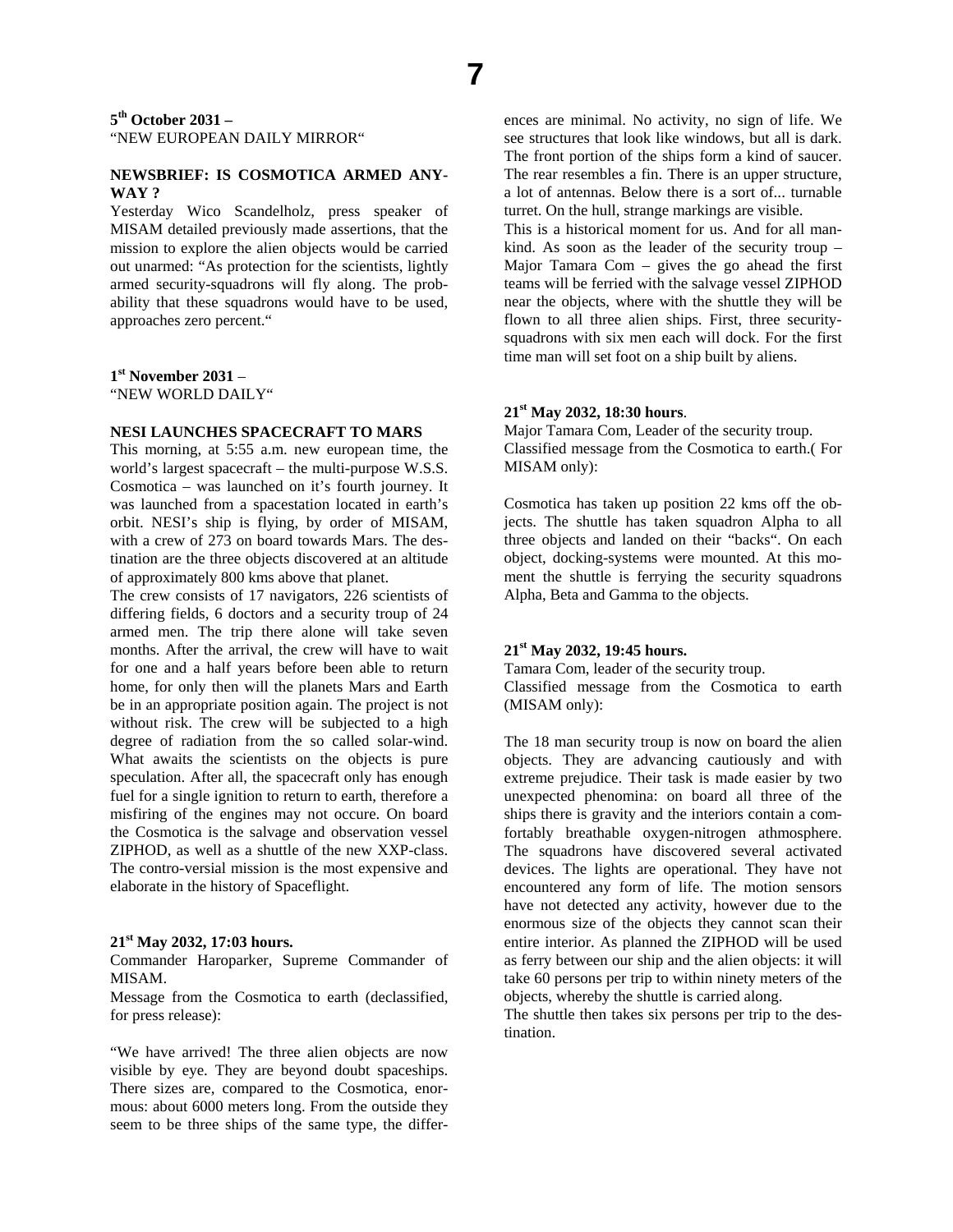#### **22th May 2032, 06:21 hours.**

Tamara Com, leader of the security troup. Classified message from the ZIPHOD to earth (MISAM only):

Atfer setting down the teams of scientists and three security-squadrons, ZIPHOD with the remaining security-squadron Delta (6 men) has taken up a waiting position and is observing from a distance of 4 kms the alien objects and especially the surrounding space up to 400'000 kms. We are in constant contact with our 3 squadrons Alpha, Beta and Gamma. The alien objects have been given the names Cromo I, Cromo II and Cromo III.

Beside them, no activity is observed. According to reports from our exploration teams these ships were built for manned space travel, as they contain rooms and passages. However all three objects leave the impression of having been abandonned a long time ago. This has lowered the initial tension experienced by the security-squadrons on approaching the alien objects, which has a positive effect on their motivation. I have given the security- and exploration-teams the permission to work without spacesuits, which makes it easier for them.

In space there are no abnormal activities. We were concerned about the turrets below the ships mentionned on arrival: they are most likely guns. They somehow, in comparison to the rest of the ship, seem oddly old-fashionned. They also seem to have been added-on afterwards.

Technically they seem to be weak weapons, presumably they shoot out projectiles. However with a caliber of about 8 meters.

The explorers on the Cromos have not yet succeeded in reaching the turrets. I have instructed one of the security-squadron to find a way there.

Laser-, Sitorbium or other kinds of beam weapons have not been detected.

Yet I have instructed Cosmotica to keep a distance of 200 kms.

End of message.

#### **25th May 2032.**

Commander Haroparker, Supreme Commander of MISAM.

Message from Cromo I to earth (declassified, for press release):

We have been on the alien objects for four days. Beside exploring the interior we are also engaged in installing several devices and electronic equipment on the ships to facilitate our task. The numerous and for humans, illogically designed passages and rooms have been marked with arrows in order to find our way through this labyrinth. The ship consists of many sectors closed within themselves, of which up to now only few we could explore. Our people are in a good mood and are very motivated.

#### **27th May 2032.**

Commander Haroparker, Supreme Commander of MISAM.

Message from Cromo I to earth (delassified, for press release):

Two hours ago we made a phantasic discovery on Cromo II: we discovered life! I repeat: we discovered life on Cromo II ! This day will go down in the history of mankind. This is the first contact with alien life!

There are four reptile-like animals without limbs. They were in one of the large rooms in a sort of cybernetic sleep. As soon as we have taken precautionary measures, our bio-technicians will beginn with skin probes and prepare further examinations. The MISAM journey can be called, just based on this discovery, a total success! The exploration team is highly motivated! We shall contact you as soon as we have more data!

#### **27th May 2032.**

Tamara Com, leader of the security troup. Classified message from ZIPHOD to earth (for MISAM only):

The middle one of the three alien objects has extremely strange cargo on board: monstrous snake like animals in rooms one could describe as warehouses. These creatures are – probably by the builders of these ships – kept deep-frozen and immobile in locked-in compartments of these ships. The biotechnicians have - as far as the circumstances permitted - conducted exmaninations and suspect that the Stemmos – their temporary name – possess incredible physical strength, however with limited intelligence, even for beasts. Beyond any doubt, these are not the users or builders of the alien objects. More probably the Stemmos originally served as nutrition for the former alien crew and were conserved by means of freezing. Rather strange is the fact that the animals are still alive, which obviously was intended. Presently, we are examining the possibility of taking one or more of the animals with us, deep-frozen, of course. The chance of them surviving the trip to earth is given high probability by the bio-technicians. Eventhough no immediate danger goes out from the Stemmos, in agreement with Commander Haroparker,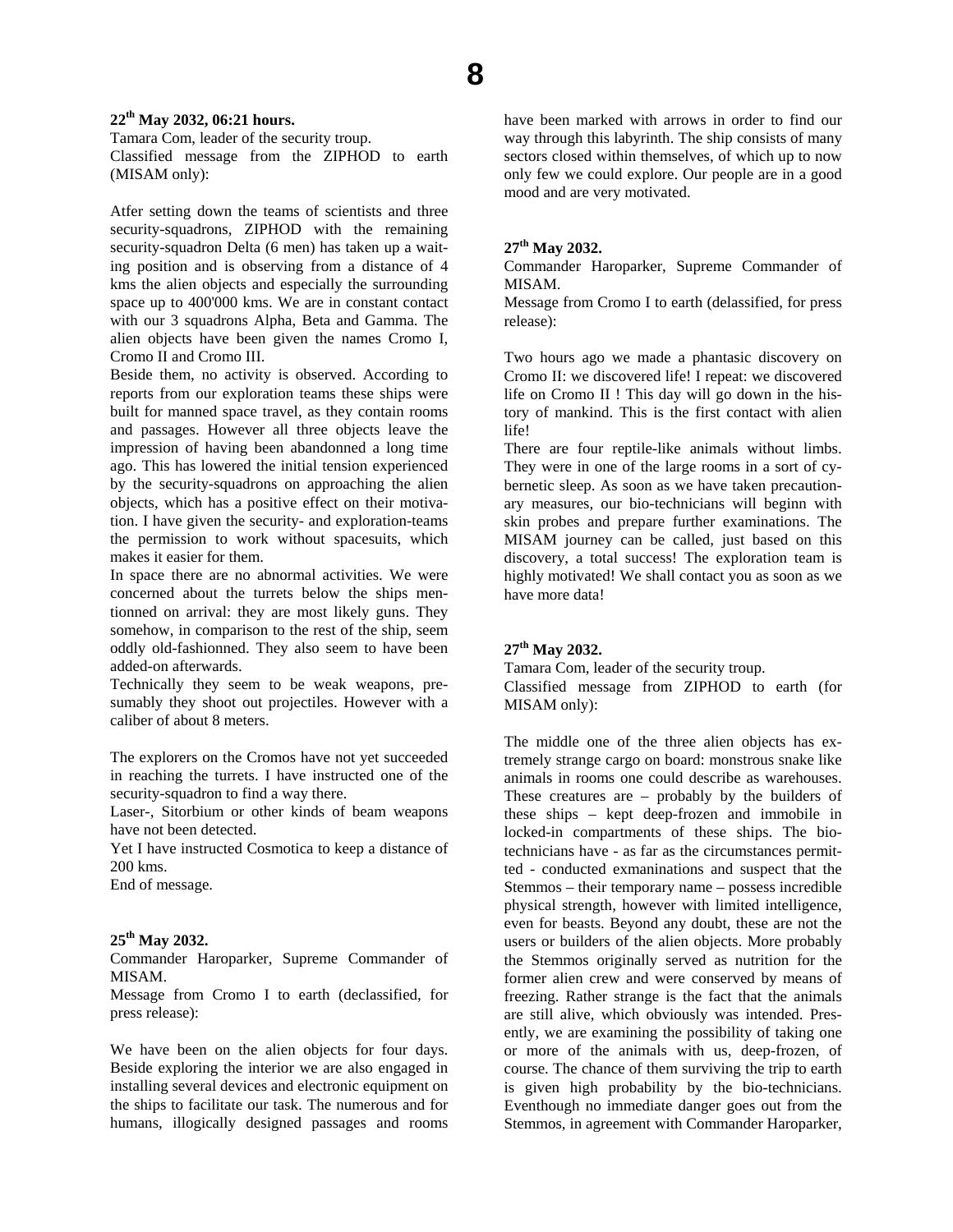two security squadrons were stationed on the Cromos, equipped with Megablaster tommyguns. The way the cooling devices work has not been fully understood, thus we cannot exclude the possibility of the animals fully thawing out. I have ordered constant surveillance of the animals and naturally they remain in their lock-in rooms for now.

I had already, before the launch of the Cosmotica, indicated that a 24 man security troup would be inadequate to guarantee the safety of the exploration team. The alien ship are just too large. Now, after discovering the Stemmos the three squadrons are even more over-stressed.

Our control computer MARC has been installed on all three Cromos, to oversee the operations. All is well.

End of message.

# **2nd June 2032, 4:54 hours.**

Tamara Com, leader of the security troup. Message to earth (classified, for MISAM only):

...we are in trouble! Repeat: we are in trouble! We have losses! Will contact you as soon as the situation permits! End of message.

## **2nd June 2032, 8:22 hours.**

Tamara Com, leader of the security troup. Message to earth (Classified):

Attention, very important message. Alarm went off at 4:33 hours at the highest priority level, although almost too late. The remaining 6 man security squadron Delta on board the ZIPHOD were awaken. Contact was established by squadron Beta on Cromo II. According to them the situation is extremely serious. The scientists on the alien objects were attacked.

The attack occured simultaneously on all three Cromos. The attackers were not the Stemmos, but are beings of another race. There was immediate panic among the explorers, the outnumbered securitysquadrons no longer have the situation under control. Their losses are mounting.

Further messages to follow shortly. End of message.

# **2nd June 2032, 10:05 hours.**

Tamara Com, leader of the security troup. Message to earth (classified):

The security squadrons on the Cromos were completely crushed in fierce battles. I repeat: the securitysquadrons Alpha, Beta and Gamma have ceased to exist! Communication with the people on the Cromos is interrupted. We know however, that the surviving scientists are partly wounded and hiding out in narrow passages, awaiting help.

The entire Delta-squadron is now being ferried to the Cromos to attempt to rescue as many people as possible. They will wear the heaviest protective vests we have, but their weapons will be only one Averter per man. The heavy weapons were used by the other squadrons.

Two pilots and I will remain on ZIPHOD. I ordered the crew of the Cosmotica to approach the objects within a mile, to enable the shuttle to ferry the rescued survivors. Naturally it cannot be avoided that the Cosmotica is then in range of the turrets of the alien objects, heavens-be-dammned!

Should our communication with earth be interrupted, don't count on the return of the MISAM-group. End of message.

# **2nd June 2032, 11:28 hours.**

Tamara Com. Classified message to earth.

Delta-squadron is at the objects and the has docked with Cromo I. They have split into three teams of two men. Team A was set off on the alien object and found Commander Haroparker. He is dead. End of message.

#### **2nd June 2032, 12:02 hours.**

Tamara Com. Classified message to earth:

A few minutes ago something unexpected happened. We now have a large additional problem. All three alien objects have apparently activated their engines. I emphasize: the three Cromos are distancing themselves with gaining speed from earth! The situation is critical! ZIPHOD has taken up the persuit, but she is falling behind. The shuttle is still docked on Cromo I, but cannot return to us due to the enormous distance. End of message.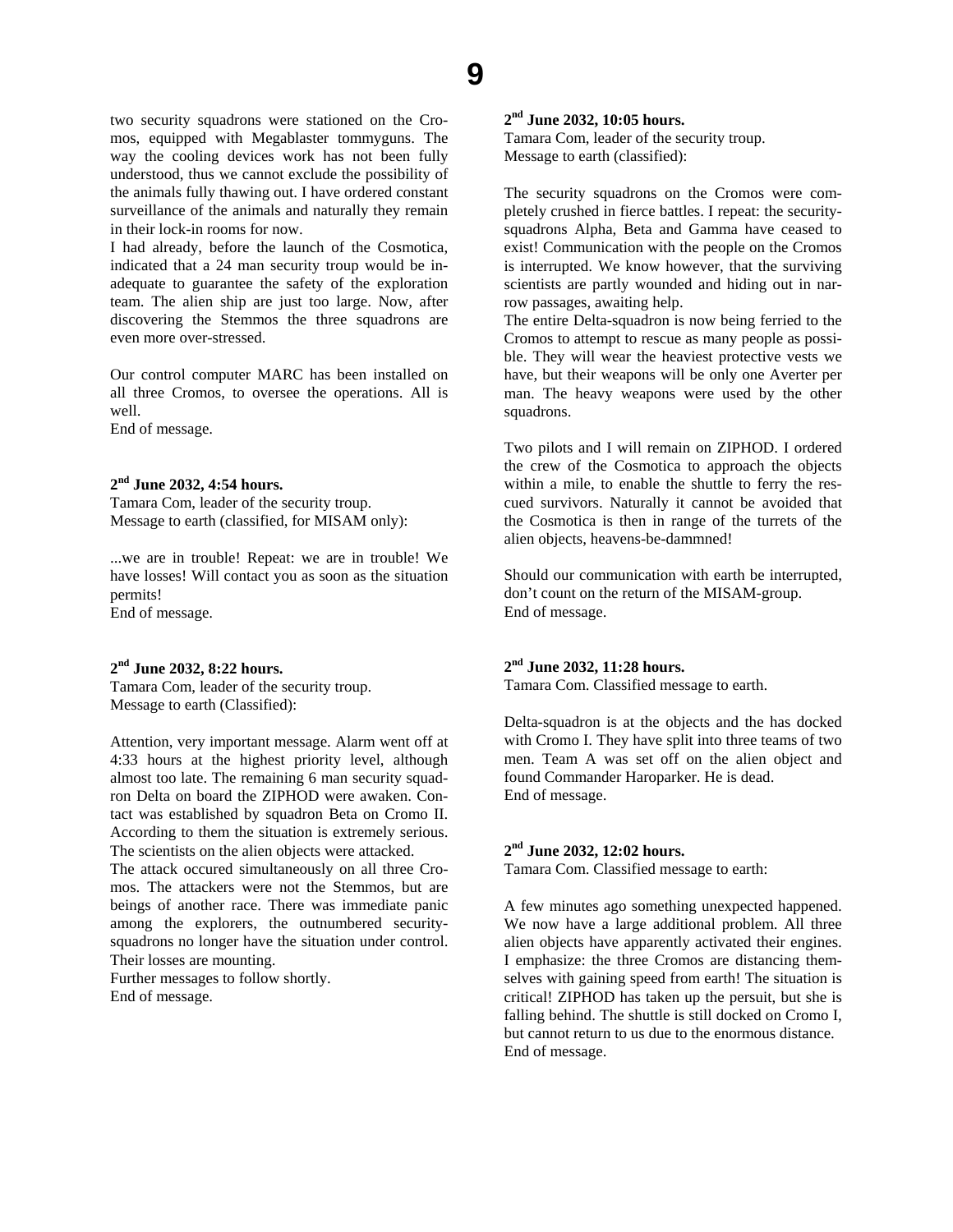# **10**

# **2nd June 2032, 12:34 hours.**

Tamara Com. Classified message to earth:

We can breath again. The three Cromos have apparently only issued a short burst of propulsion. Their speed has slowed drastically. Yet the distance to ZIPHOD is so large, that at maximum speed we will need more than five hours to reach them. Assuming the Cromos do not reignite their engines. The W.S.S Cosmotica cannot follow the ZIPHOD for the fuel would not be enough for the launch back to earth. On this mission we saved in the wrong areas.

We will contact you again. End of message.

**3rd June 2032 –**  "NEWORLD DAILY"

#### **MISAM IN TROUBLE?**

According to unconfirmed reports, MISAM, exploring the alien objects on Mars, have run into serious problems. It seems the return of the group is no longer possible as planned. According to other sources there should even be casualties. NESI and MISAM have put a ban on information. Further reports to follow.





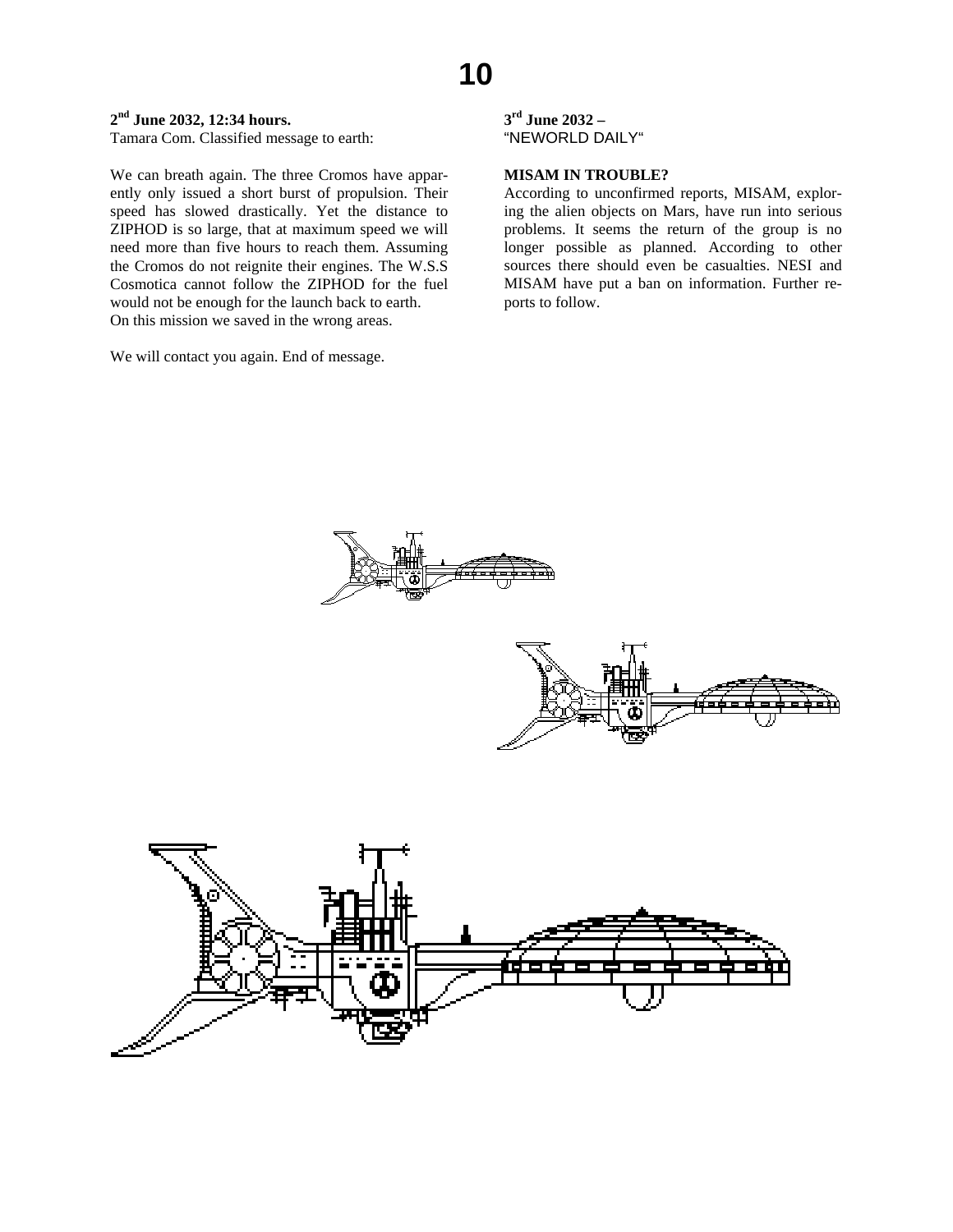# <span id="page-10-0"></span>THE TITLE-MENUS

# **MAIN MENU**

Here you choose the number of players and which level you want to play. If you want to play with two players, each port has to have a joystick. Press the fire button to start the chosen level. Next you can choose the Configuration menu.

## **PASSWORD**

If you do not have a password then you have to start at level one. You get a password at the end of each level. Notice them. If you entered a password (with ENTER) then you can select with  $\bigwedge$  and  $\bigvee$  or with the cursor-keys any level from level one to the highest level you reached.

#### **CONFIGURATION**

In this submenue you only have to change in special cases.

- Here it is important the right monitor frequency is set. Otherwise the game is too fast or too slow.
- If your monitor has no speakers, then you can switch off the music and the sound effects, this makes the loading time shorter.

#### **INSTALLATION ON HARDDISK**

Note the commands in the info-sreens. Notice: When entering the path you can enter the signs  $,$ ..." and  $,$ /" with the function keys F1 and F2.

# THE GAME

# **LEVEL-INFORMATION**

Before starting each level you get information about your mission: A scrolltext tells you about the situation on the three Cromos. At the end there are occaisionally shown (in small letters) tips and hints for the level. With  $\blacktriangleright$  the scroll can be speeded up, with  $\spadesuit$  stopped and with  $\heartsuit$  by passed. Notice: press the fire button continously, so you can immediately start the level (by passing the additional information). Otherwise data about the person, which you are controlling, the position on the ship, the time left and the weapons are shown. The screen can be held with  $\uparrow$ . At the end follows a list of all tasks, which you have to accomplish. The level is only accomplished when all the tasks have been performed.

Keep your mission in mind. Do not waste time on things that are not relevant to your tasks.

## **VARIATIONS-SIGN**



If this sign is flashing in the bottom left hand corner at the beginning of the level this means that at this level the position of certain things, people or aliens chan-

changes with each start! So for example you cannot take for granted that you will find the ammunition box at the same place again.

#### **PANEL**

On the panel (information-report at the bottom of the screen) you find the following reports:



#### **POWER INFORMATION (POW)**

This gives you information about the soldiers physical strength. It changes from dark green (strong) to light green, orange and red (weak). If the signal is entirely red then the soldier breaks down. If the soldier falls to his knees, then he is not dead yet and his team player can help him (see chapter "Joystick control"). Notice: as soon as MOVEMENT SCANNER is picked up, the physical strength information vanishes.

#### **WEAPON (WEA)**

Shows the actual weapon of each soldier and the ammunition reserve of these weapon. Each weapon has its own ammunition, which is shown as full magazines (MAG) and used (MUN) .

#### **MAP (MAP)**

On the electronic map all room layouts which you enter are shown, but only if a "MAP-MAKER" has been picked up. Gangways to other plains are identified with wide red (gangway to the front) and green (gangway to the back) signs.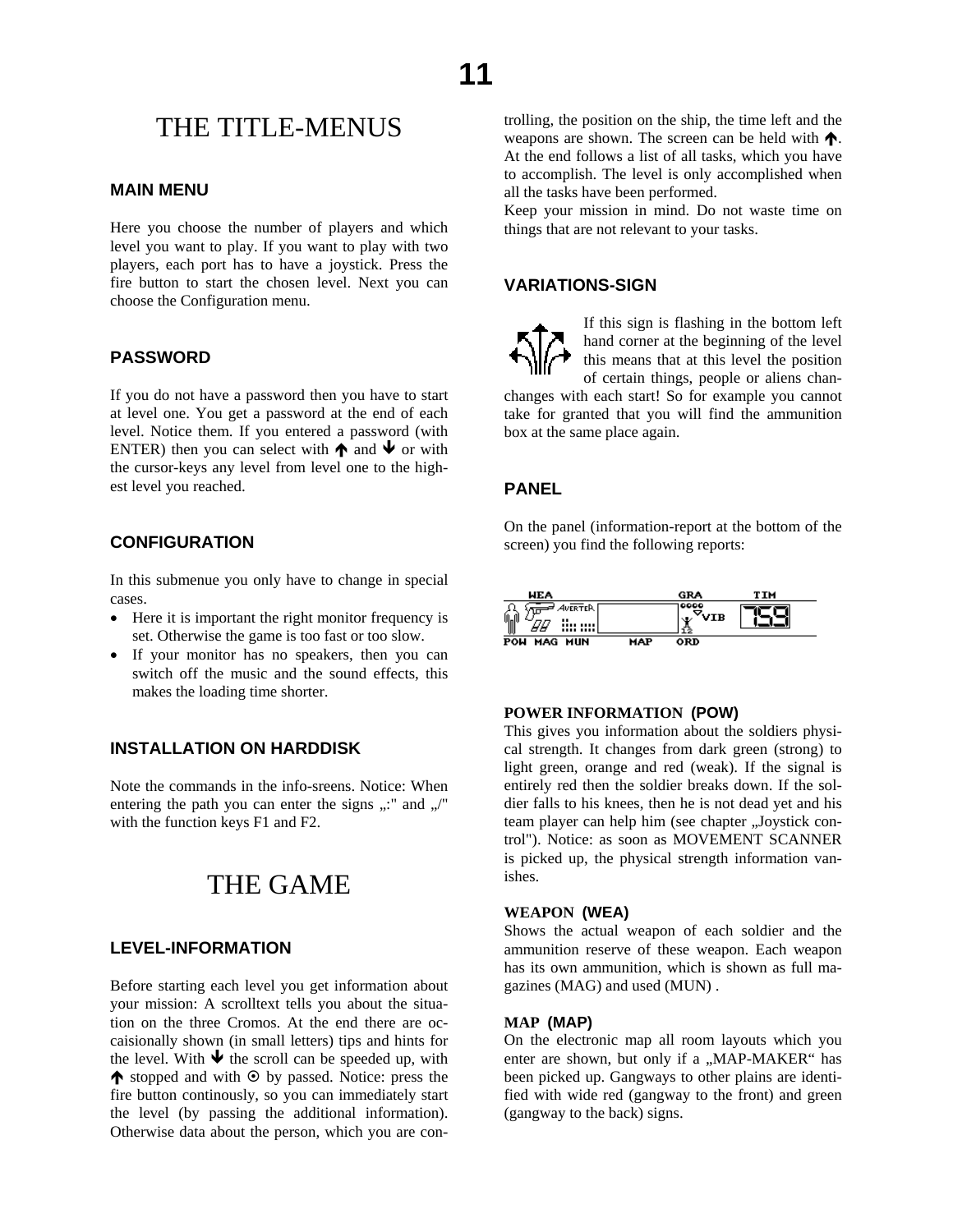# <span id="page-11-0"></span>**GRENADES (GRA)**

Shows the number of hand-grenades.

#### **VIBRATIONS-PANEL (VIB)**

This triangle signals if there are vibrations on the ground (see equipment and weapons).

#### **TIMER (TIM)**

Shows the time left for the mission in seconds.

# **ORDER SIGNS (ORD)**



Number of (wounded) missing men, these have to be given medicine.



Number of living civilians in this sector.

Number of civilians, who have to be lead out of this sector.

Number of power engines, which still

have to be destroyed.

Number of living Tschahis, that still have to be exterminated.



Number of alien-eggs, that still have to be destroyed.

Number of worms, that have to be killed or scared off.



Number of weapons, which have to be found.



Number of triggers for the gun turret energy, which have to be switched.

# **WALL-DEVICES**

#### **GAME-MARKER**

This device memorizes the actual game situation. If the soldier dies, you do not have to start at the beginning of the sector, but again



at the game-marker. EVERYTHING that was found, killed or destroyed is reactivated AFTER a restart by a game-marker !

#### **COMPUTER**

They were built in by the scientists to ask for information. They can be used by you to get comlete maps. But first



the soldier must have a map maker (see "Devices and weapons").

#### **ALIEN-INSTALLATIONS**

Wall devices, which were installed by the aliens, can be used by human beings. You have to discover how to use them.

# **EXIT**

In some sectors the scientists have marked the way out of the sector with red arrows on the wall. These can be used to exit the sector.



# **KEYS**

**P**: PAUSE. Starts or ends the pause.

**R**: REPLAY. Starts replay. All action that took place after starting the game or after the last game-marker are shown again. NOTE: Should only be pressed, if the mission failed. The replay speed can be choosen with the keys F1-F5:

- $F1 =$  normal speed,
- F2 F4= slow to very slow speed,
- $F5 =$  turbo.

**BACKSPACE:** Restart. The game is continued from the last activated game-marker. Everything that happened AFTER using the marker will be reactivated. But the time will not be reset.

If from the beginning of the level no game-marker has been found, the game starts from the beginning and the time is reset.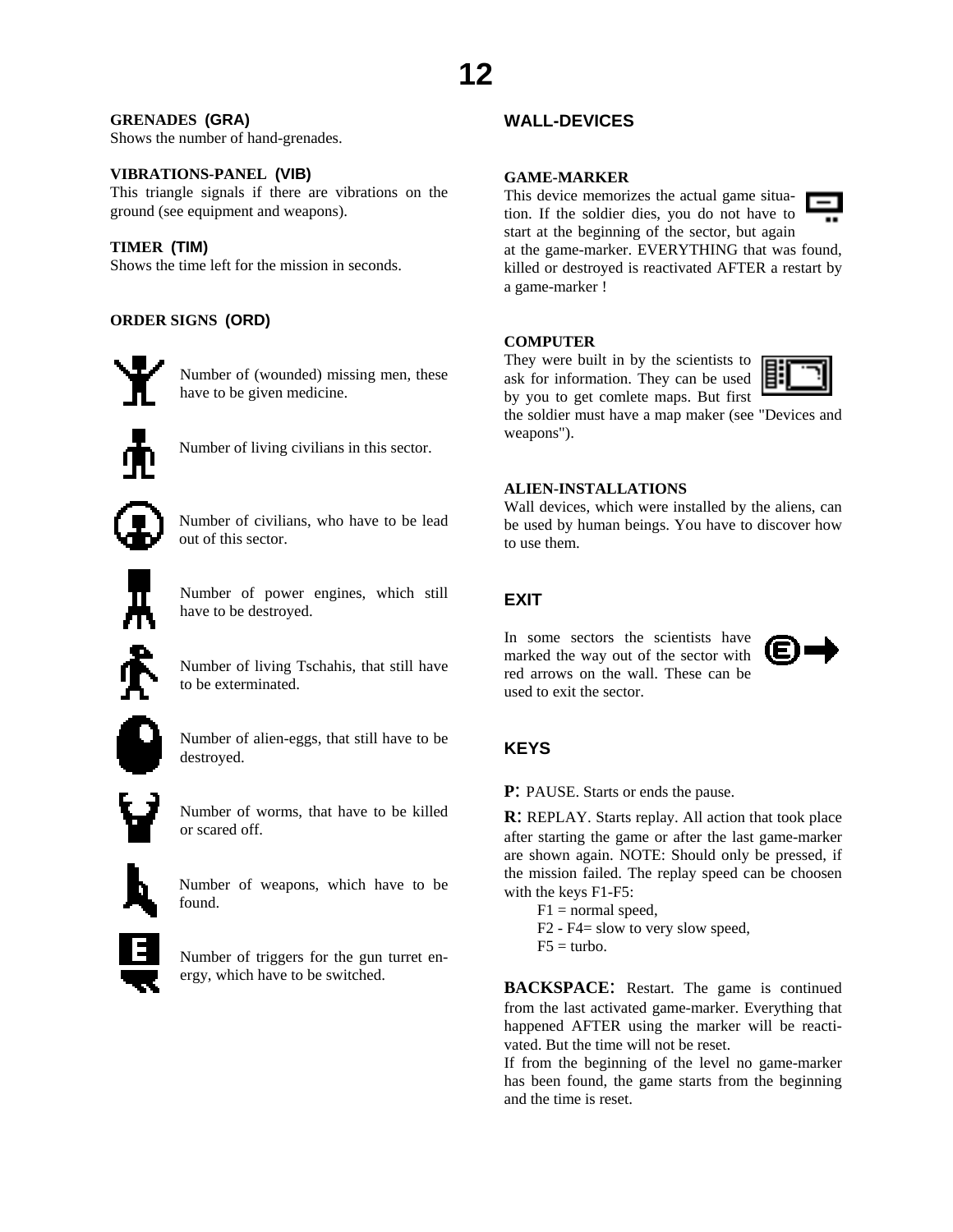<span id="page-12-0"></span>**HELP:** Helps you, if you do not know what to do. (see "Helpsystem").

**DELETE:** Shows you all tasks not yet accomplished. It can be used to check if the mission is totally accomplished.

**ESC:** END. Return to title screen.

# **FAILED**



If there is a hand signalling with the thumb DOWN that means that the mission has failed. Either the soldier is dead or the mission cannot be accomplished anymore.

- If you want to learn what the reasons were for the failure, start a replay (see KEYS),
- Press  $\odot$  if the soldier is dead, or else the restart key.

## **TEAM-MODE**

- If the first soldier leaves the room, he can return if the player moves the joystick in the reverse direction. For example: If the soldier quit the room on the right hand side, he can return with  $\leftarrow$ .
- If one soldier is injured the other (with team mode) can help him up (see joystick control). But if the other soldier is not in the same room, then the player of the injured soldier has to press continous  $\Theta$  to switch to the other soldier.
- If one soldier is dead (head on the ground), then is no help possible.

### **QUIT THE SECTOR**



IMPORTANT: Only quit the sector if ALL the tasks have been accomplished! When you have accomplished all the tasks then a hand signalling thumbs UP is shown. If you quit the sector BEFORE

the thumbs up is shown then the mission has failed. **After quitting the sector no restart is possible.**  See also "Keys: Delete".

#### **OUT OF TIME**

If the time runs out, the mission has failed if the sector exits are blocked with laser beams.

# **ORDERS TO CIVILIANS**

You can give orders to civilians, about what they have to do:

Stand on the left or right hand side of the screen and point your weapon horizontally out of the room: **"QUIT THE ROOM IN THIS DIRECTION".**

Point your weapon to a gap in the ground: "JUMP **DOWN HERE"** (only possible, when the jump exits the room and does not end in death).

Point with your weapon to a gap in the ceiling: **"JUMP UP THERE"** (only possible when jumping exits the room).

Pointing the weapon up to an elevator beam: **"USE THIS ELEVATOR"** (only possible, when the elevator exits the room.).

Pointing straight down with the weapon: **"STAY HERE**". The civilians stay in the actual room, although the player quits it. They only move, if the player gives a new order or when he returns to the room.

Each order creates a white arrow (or a cross on the ground which means "stay here"). If no civilians are in the room, no orders can be made.

Under attack the civilians sometimes duck to avoid the bullets. Then the orders are followed, but slower.

*NOTE: Panicking civilians do not follow any orders.*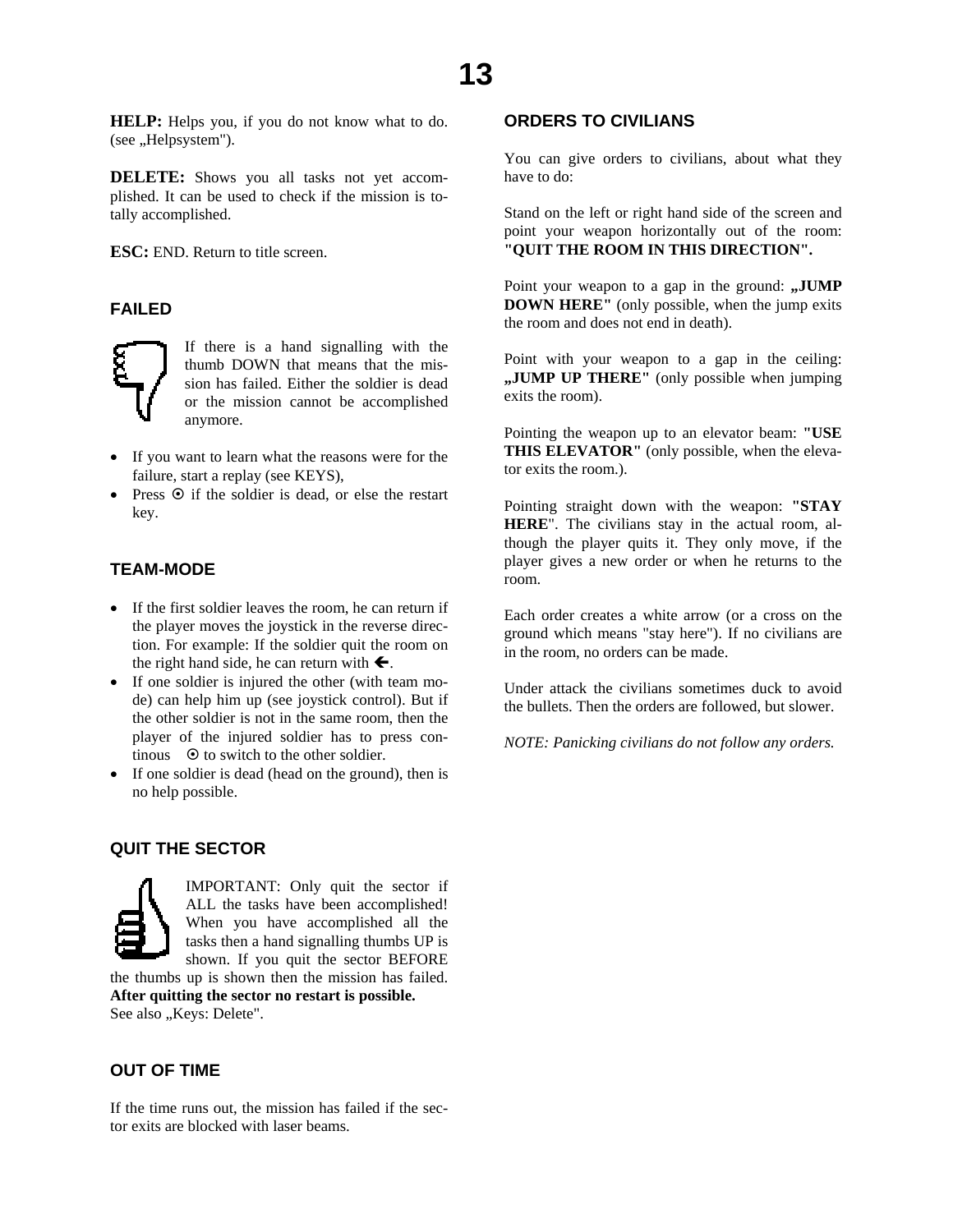# <span id="page-13-0"></span>JOYSTICK-CONTROL: **COMPLETE**

According to the situation different movements are possible:

#### **WHILE STANDING**

**To make a step**: short ⌦.

**To turn:** short  $\hat{\phi}$ .

**To run**: continous ⌦.

**To creep**: repeated short ⌦.

To aim:  $\bigwedge$  or  $\bigvee$ .

**To shoot:**  $\odot$ . For rapid fire: with pistol repeated  $\odot$ , with tommy gun or pump-gun continous  $\odot$ . NOTE: Shooting creates noise (and can attract aliens where are in the same room).

Pick up an object:  $\blacklozenge$ .

- **To help an injured person:**  $\blacklozenge$ . Diminishes physical strength.
- **To drop medicine:**  $\blacktriangleright$ . Only when very close to (still living) civilians is it possible.

Using device on the wall:  $\spadesuit$ .

Using gangway behind:  $\uparrow$ . Soldier has to stand close to the gangway.

Using gangway to the front :  $\blacklozenge$ .

Change weapon: **↓**-↑- ⊕.

First short  $\blacklozenge$ , then immediate short  $\blacklozenge$ , then keeping the joystick in a central position. Make the movement fluent but not too hasty. It should take about a half or a full second. If the soldier has only one weapon, then you hear an audible signal.

- **Using a grenade (for throwing take it in your hand OR to put it back in the bag):**  $\mathbf{\hat{\tau}}$ **-** $\mathbf{\hat{\Psi}}$ **-** $\mathbf{\hat{\tau}}$ **. The same** movement as changing weapons, only the other way round: short  $\spadesuit$ , then immediate short  $\blacklozenge$  (only if you have a grenade).
- **Throwing a grenade:**  $\odot$  (only when a grenade is in your hand).
- To duck: two short  $\blacklozenge$  (in fast succession). To stand up:  $\spadesuit$ .

**To jump high:** two short  $\bigwedge$  (in fast succession). This movement is usually used, when the soldier has fallen in a narrow well.

**To beat:**  $\odot$  (only with an unloaded pump-gun). The blow knocks out all aliens and humans (!) close to you, but cannot be used against devices and such.

# **WHILE RUNNING**

**To stop**:  $\oplus$  (and not  $\Diamond$ ).

**To turn**: *long* «.

- **To turn whit sliding**: short  $\hat{\phi}$ . For precise use see "WITHDRAWAL WITH RESISTANCE".
- **Long jump:**  $\blacklozenge$ . If the soldier does not have ground under his feet after his long jump then the jump turns into a *deep jump*: the soldier jumps down diagonally. The deep jump may be a maximum of two floors otherwise it is lethal.
- **High jump:**  $\spadesuit$ . NOTE: If high jumping is not (yet) possible the soldier runs on.
- **To fall down**: when running over a gap in the ground. The soldier falls through. Falling more than two floors is lethal.
- **Shooting**:  $\odot$ . Only horizontal shooting is possible and only if:
	- your have a pump-gun or tommy gun (not pistol),
	- you have ammunition,
	- and no grenades in your hand.

Using a gangway:  $\bigwedge$  or  $\bigvee$ .

**Picking up an object:**  $\blacklozenge$ .

#### **JUMPING**

**(LONG-, HIGH- or DEEP-JUMP or LETTING FALL DOWN)**

- **To turn**:  $\hat{\phi}$ . With a long or deep jump the direction change occurs after the jump.
- **Shooting**:  $\odot$ . In a qualified sense (see shooting while running).
- **Following immediate running:**  $\leftarrow$  or  $\rightarrow$  keep pressed.
- **Following long jump** (whitout prior running):  $\blacklozenge$ keep pressed.
- **Following high jumping** (without prior running):  $\uparrow$ keep pressed.

## **WHILE RUNNING IN A GANGWAY**

**Turning:**  $\spadesuit$  or  $\clubsuit$ .

**Choosing line of sight:**  $\leftarrow$  or  $\rightarrow$ .

**Following immediate running:**  $\leftarrow$  or  $\rightarrow$  keep pressed.

**Shooting**: not possible.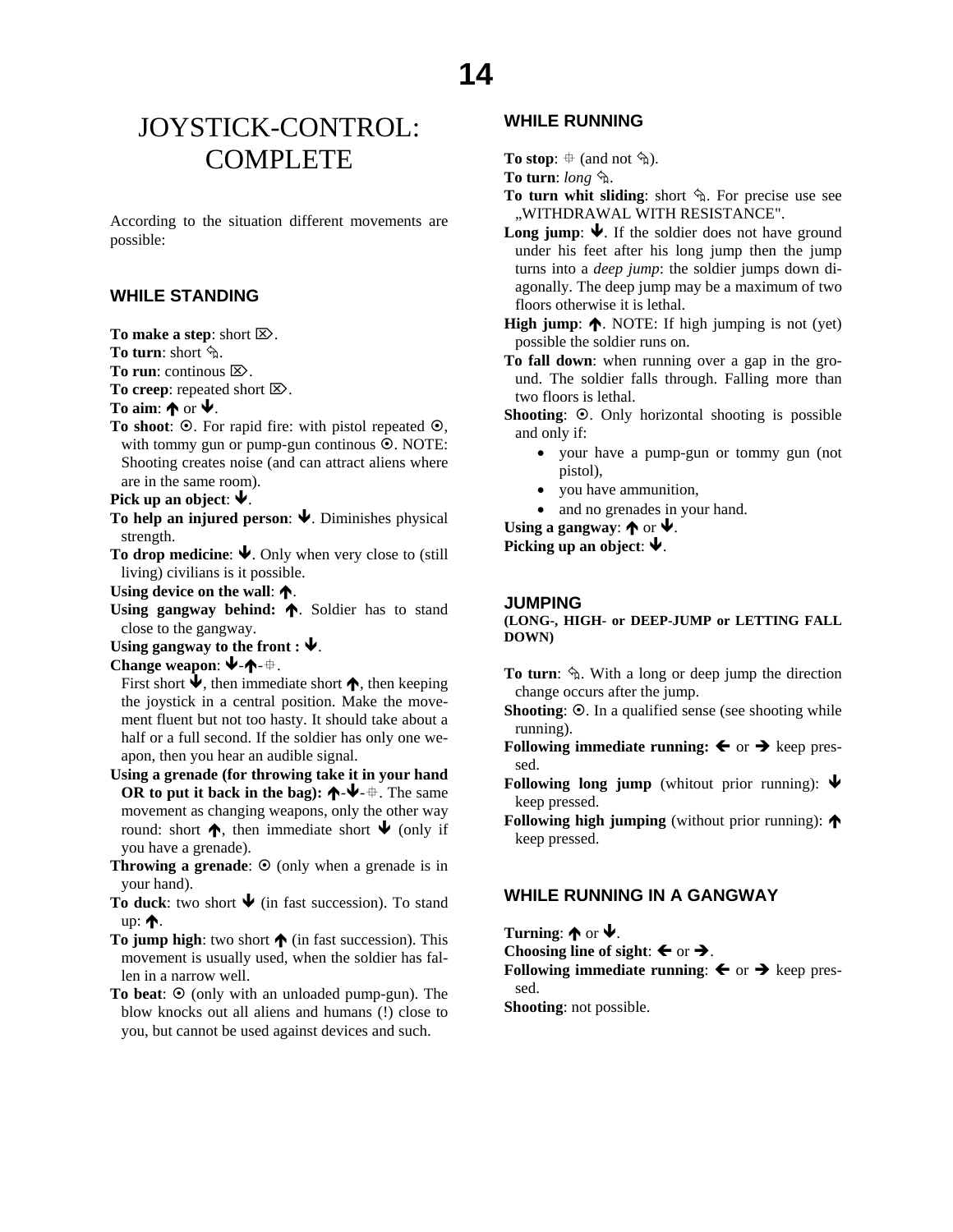# <span id="page-14-0"></span>INFORMATION ABOUT CONTROLLING

### **HIGH JUMPING**

The soldier can jump from a standing position or whilst running, if the following conditions are met: There must be a gap in the ceiling exactly above the soldier and next to it a platform on which he can land.

# **SHOOTING**

Bullets hit all enemies, things, devices, the ground and the walls. Bullets do not hit collegues and civilians. Hitting objects and devices can destroy them, change them in any other kind or have no effect at all. All weapons have a wide dispersion. Multiple shooting at the same angle gives variable trajectories to the bullets.

Sometimes it is necessary to use multiple shooting at the same angle, to hit an object. A bullet most probably misses its target if the object is in a wide range. Shooting at targets out of the room is not possible.

## **MULTIPLE JUMPING**

Immediately after a long, high or deep jump or falling down you can add another jump. To achieve this do the following *before* the first jump ends: If necessary

select with a short  $\blacklozenge$  or  $\blacktriangleright$  the line of sight. Then press either continous  $\bigwedge$  (following a high jump) or continous  $\blacklozenge$  (following a long jump).

#### **DUCKING**

Whilst ducking a human cannot normally be hit by a bullet. The exceptions are: Hits from close range and hits from automatic canons, both are absolutely lethal even for ducking humans. Ducking lessens the danger from grenades considerably. The distance from the centre of the explosion has no influence.

# **WITHDRAWAL WITH RESISTANCE**

If a soldier is retreating from a pursuing superior being, he can make use of the following tactics. He can shoot back without stopping: Whilst he is running press *short*  $\hat{\mathcal{A}}$ . The soldier turns, but keeps sliding over the ground. At this moment it is possible to shoot or to throw a (prepared) grenade.

If the original direction ( $\blacktriangle$  or  $\blacktriangleright$ ) is pressed again *before* the soldier stops, he continues running.

# **USE GRENADES WHILE RUNNING**

It is possible to take a grenade in the hand, then running or jumping, and then throwing them (or put them back).

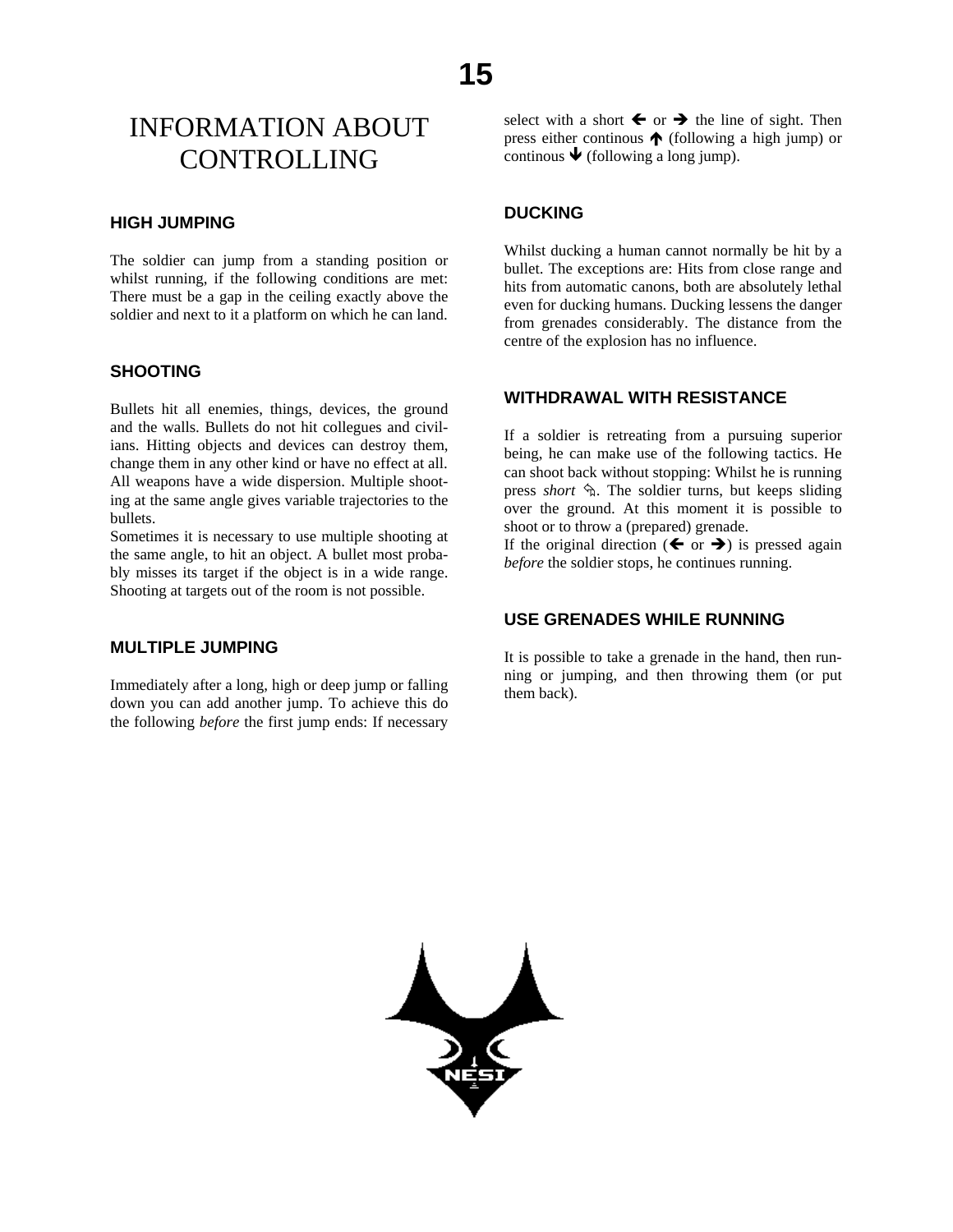# <span id="page-15-0"></span>DEVICES AND WEAPONS

## **PISTOL**

The AVERTER is a semi automatic eleven milimeter gun for defence.

**Advantages:** precise aiming, attaching a silencer is possible.

**Disadvantages:** low efficiency, cannot be used while running.

**Efficiency level:** 4 kc.

#### **PUMP-GUN**

The MICON 9 'CRUSHER' is a high tech pump-gun and it's effect is immediately lethal. Usable for defence and attacking small and medium numbers of enemies.

**Advantages:** high efficiency, you can also beat with it.

**Disadvantages:** no rapid fire possible, after each eight bullets a recharging is necessary (which can be used lethally against you by your enemies).

**Efficiency level:** 24 kc (with ordinary ammunition).

#### **TOMMY GUN**

The CONVINCER is a fully automatic attack weapon. Appropriate as an answer for massive enemy attack. Its bullet speed can be doubled by attaching the XXC-TM3 ("MegaBlaster").

**Advantage:** fast shooting.

**Disadvantages:** relatively low efficiency and ammunition is used up quickly (especially with the Megablaster).

**Efficiency level:** 4 kc.

**Note about all weapons**: the members of the security-squadron can only carry a limited number of weapons. The maximum number depends on the person you are controlling. While picking up one weapon it can cause another weapon to be laid down. **Notice:** Almost aliens have a physical strength of 12 kc.

# **AMMUNITION**

Ammunition exists for all weapons in different blue boxes. For each weapon a limited amount of ammunition only can be carried with it. It is not advisable to pick up ammunition if there is no need for it. It can be picked up later.

#### **ENERGY-CAPSULE**

Brings short term power and blocks feeling of pain. Should not be picked up when there is no need for it.

## **SILENCER**

Can be attached to the AVERTER. To make shooting possible without any noise.

#### **MEGABLASTER**

Can be attached to a tommy gun and doubles its bullet speed to 17 bullets per second. Remember the ammunition should be used very economically.

## **HAND-GRENADES**

A grenade becomes active if it is thrown to the ground. It then jumps up and explodes. As a means of security for the user an intelligent mechanism is used: if a soldier throws it directly in front of himself (and not through a gap in the ground) then it bounces a few times before it jumps up. At this moment the soldier can leave the danger zone or duck. The grenades blast goes both sides and is only stopped by a sidewall, by massive obstacles or by the screen limit. It affects all beings and objects in this area. Beings are normally killed immediately. Objects are destroyed, unless they are very stable.

*People who duck, can survive a grenade explosion, if their strength is not too low.*

It is not possible to throw grenades left or right out of a room. But they can be thrown through ground gaps into lower rooms. They explode on the floor where they hit and cause the same destruction as visible explosions.

#### **MAP-MAKER**

This is a device that scans all discovered rooms with a beam and draws it digitally as a plan on the panel. Notice: With a computer you can read all the data of the whole sector.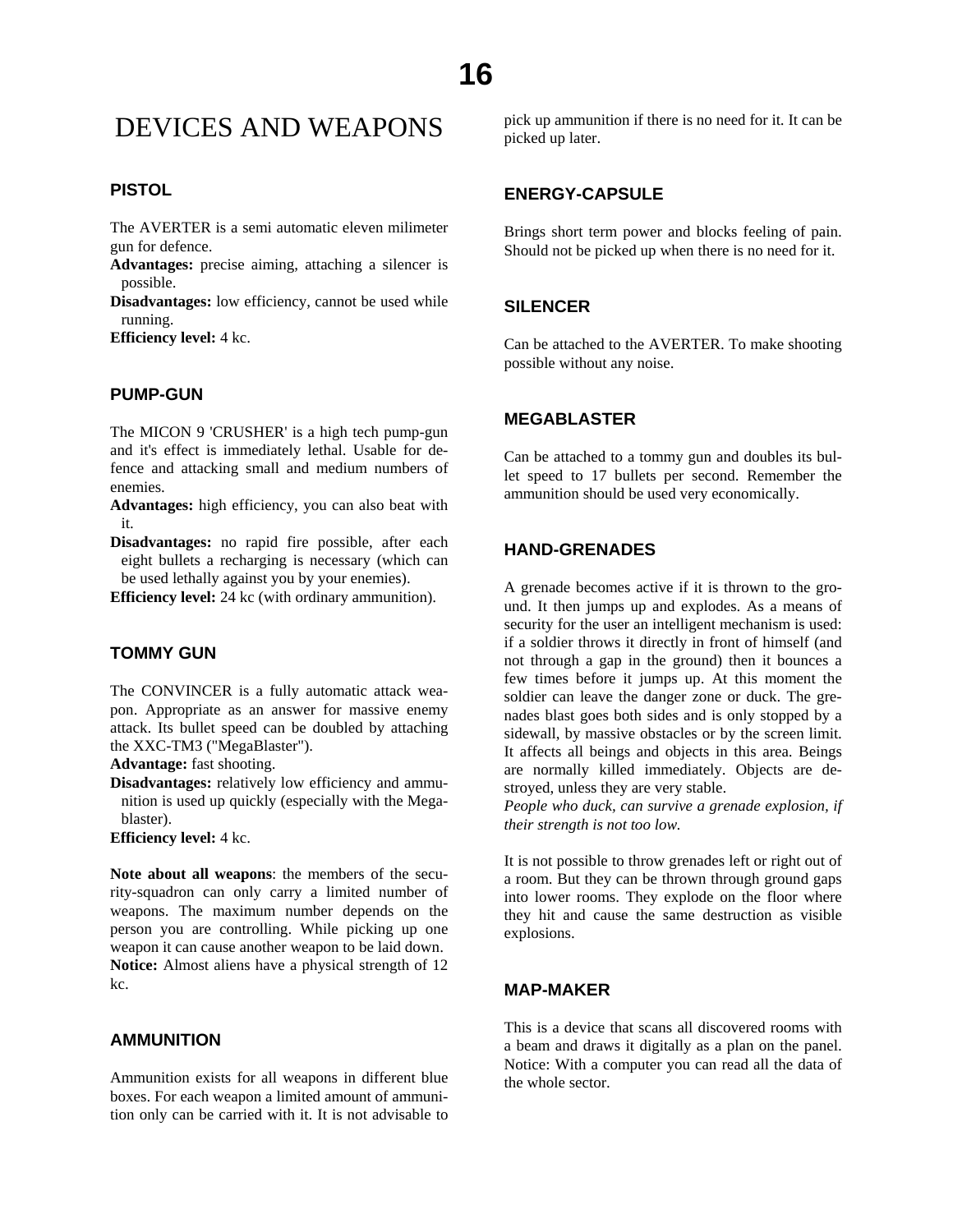# **17**

# **VIBRATIONS TRACKER**

This is a small warning device, that scans the ground and the ceiling of the actual room you are in for vibrations. Vibrations on the ground can originate from hidden technical installations or non-human beings. The device gives optical and audible signals. Be cautious with signals.

#### **MOVEMENT SCANNER**

The movement scanner exists in two versions: Mark 1 and Mark 2. Both devices scan the air in THE WHOLE SECTOR for pressure changes. Such pressure changes are always caused by movement. The scanner gives flashing and acoustic signals

if it registers movement, the faster the signal the closer are the movements registered. The more modern Mark 2 indicates with an additonal 20 lamps the direction from which the movements came. But only if the movements took place

in the two rooms immediately above, beneath, left or right of the actual room you are in.

*Important: Beings, which have not moved from the moment the scanner was activated will not be found! But as soon as movement is registered, the scanner cannot be decieved.* 

Examples of which lamp signals when a movement is registered:

- A: next room on the right.
- **B:** in the next but one room on the right.
- **C:** the next room above.
- **D:** two rooms above.
- **E:** in the room diagonally above right.
- **F:** in the room above, 2nd on the right.
- **G:** in the room 2 above, 1st on the right.
- **H:** Signal for distance (flashes faster if a being approaches).



D G E  $\overline{a}$ 

# **MOVEMENT DISPLAY**

The movement display is a special version of the movement scanner. It is only effective when combined with the map drawer. All MOVING beings, that stay in the discovered rooms, are represented as points on the map: human beings as **white** points and enemies as **red**.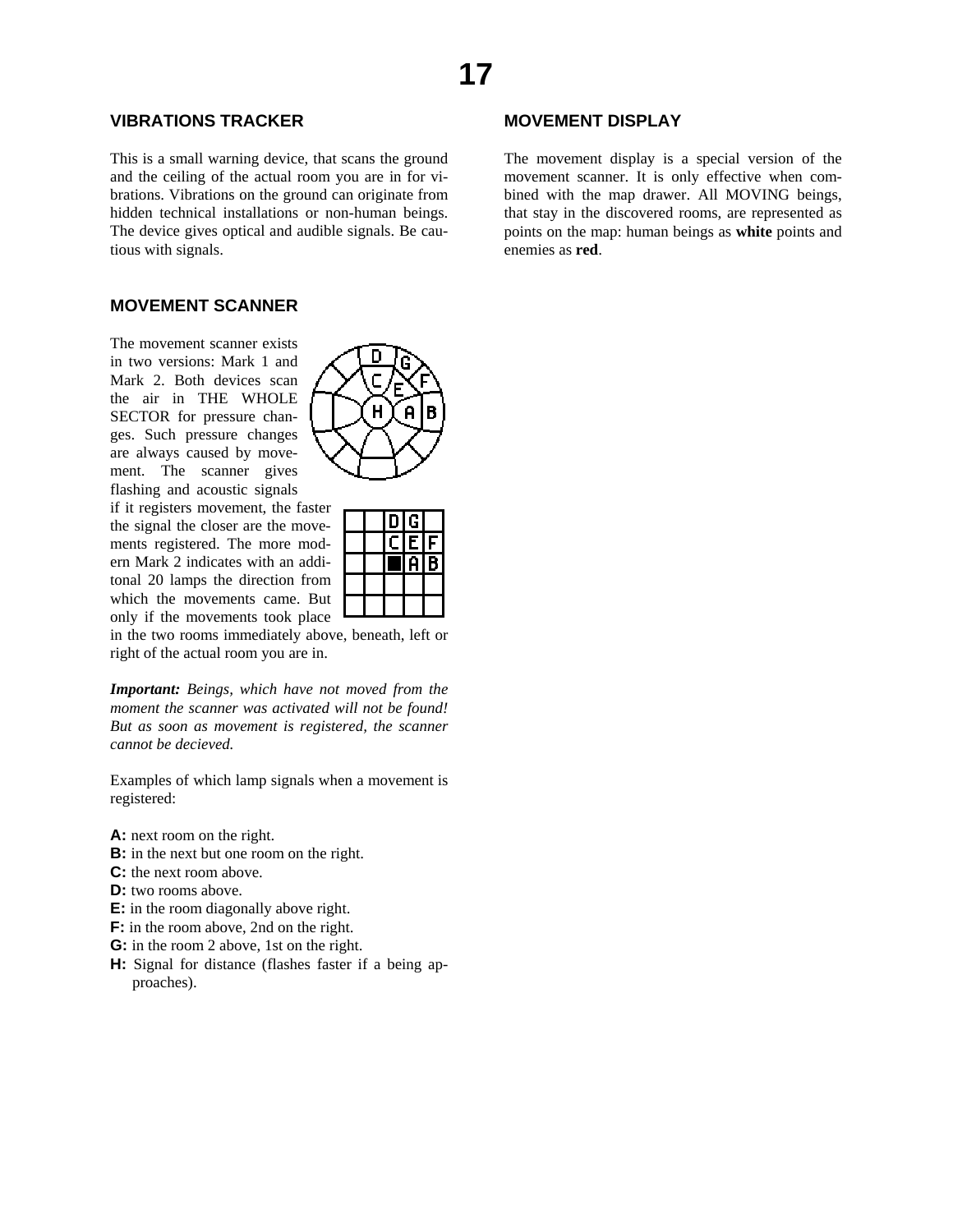# HELP-SYSTEM

<span id="page-17-0"></span>If you reach a point where you do not know how to go on, then you have the possibility of activating the enemy-help-system. To do this press the HELP-Key. You wont get a ready made solution but you will get hints, with 11 different icons showing how to solve the problem in the actual room.

If you only get an acoustical signal, then there is no help panel in this room. The different icons are shown on the screen once or several times and have the following meaning:



#### **HAND: Use an object**.

You have to use one or more objects. Maybe these have to be found first and aren't always in the actual room (also if no "shoe-icon" is indicated).



# **SHOE: Go into other rooms.**

To solve a problem other rooms have to be investigated first. If besides the shoe there are no other icons indicated, this means

that the problem cannot or should not be solved in THIS room.



#### **EYE: Look around**.

Investigate the actual room and the panel very carefully. There is something important to find. One eye-icon means that the

situation has to be observed very carefully or that an important visible device or object has to be found. Multiple eye-icons indicate that the important device is difficult to find. The more icons on diplay means the more difficult it is to locate.



#### **BULB: Think.**

You have to think logically and remember earlier, similar problems. If the  $,3$ -ARROW-icon" is not shown then it is possible to solve the problem ONLY by thinking. The

more bulb icons the more difficult the problem!



#### **JOYSTICK: Be more agile.**  More agile handling or good timing of the joystick is necessary.



**EXPLOSION: Kill or destroy.** Whithout violence it won't work.



#### **CLOVER-LEAF: Be lucky.**

It can happen, that it doesn't work at the first attempt, although you have not done anything wrong. But if you keep failing despite several attempts, you probably

are'nt using the right strategy.



## **FACE: Be smart.**

You have to be smart, use a trick, to set a trap or find a creative solution.



# **3 ARROWS: Try.**

The solution cannot be found by thinking alone. Try what ever is possible.The more C icons shown means the more unusual or more difficult it is to find the solution.



#### **TURNING BACK-ARROW: Return.**

This way is a deadend, or the object in this room is not obtainable.



# **WHITE FLAG: Give up.**  You are in a hopeless position. The only

solution is restarting (see key funcions).

Notice: You can draw conclusions too if icons are NOT indicated. For example: If NO violence-icon is indicated, the use of violence is not necessary or even the wrong thing to do.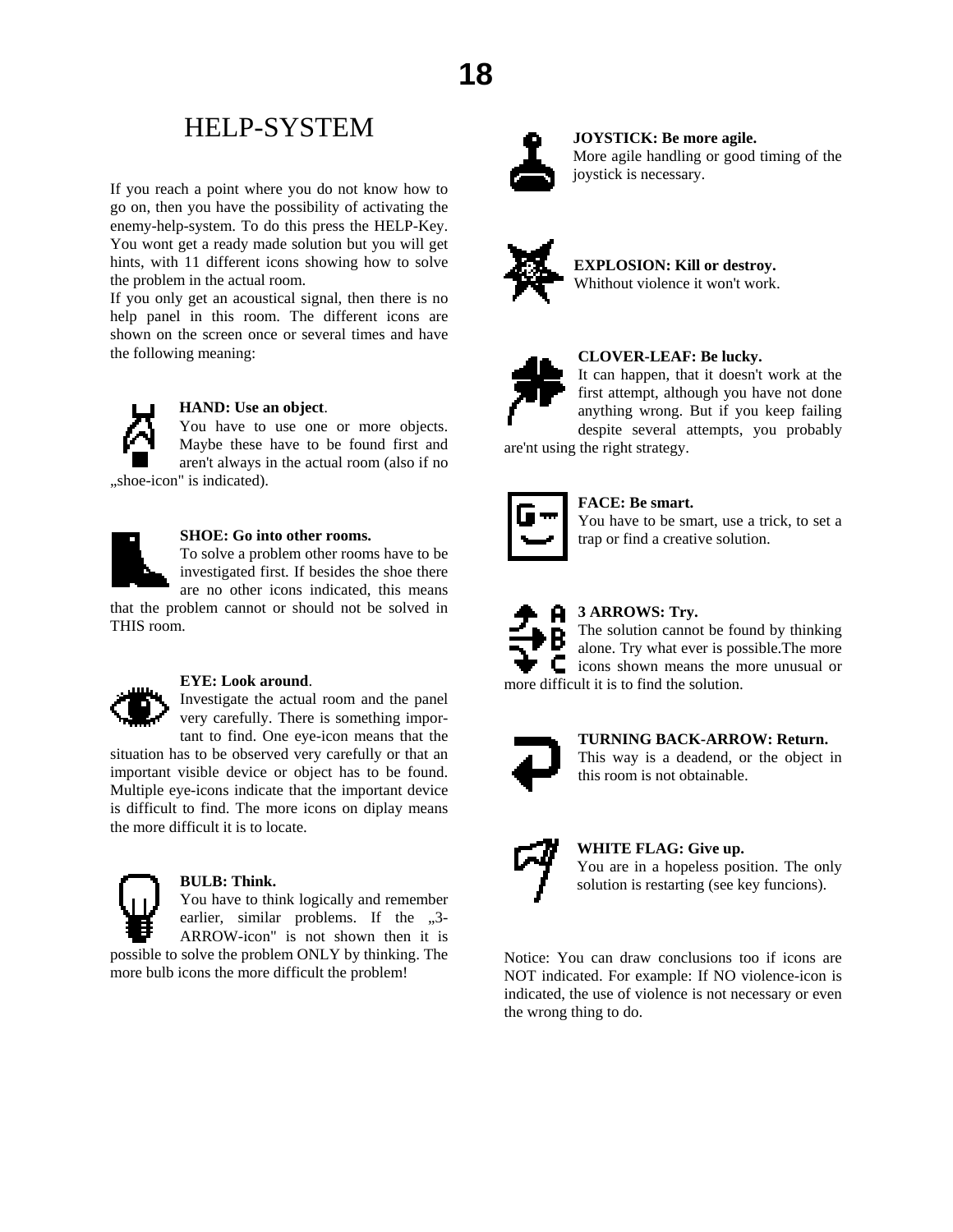# THE TSCHAHIS

## <span id="page-18-0"></span>**May 7th 2039 - From a secret internal report of NESI.**

Reasons for the failure of the MISAM-Project in 2032.

#### **Chapter 12: the rectoms**.

The biggest danger to which the humans on the alien ships were exposed was the menace from the Tschahis. They are a subspecies of what we call "rectom". The rectom is a humanoid, an upright walking reptilical being, that did not originate from earth. Even today, many years after the tragic mission, very little information about this odd species is available.

All data, that we have, came from film material from the automatic recorders, which were installed on board the alien ships, or from the radiograms of the security-squadron "Delta", which had the longest contact from the beginning of the catastrophe.

Within the rectom-species exist many different subspecies, the two main groups are the "Tschahis" and the "Ollocs". The Tschahis were the lethal danger for the human beings on the "Cromos".

Almost all the discoverd rectoms were asexual, although some were female, no one was male.

In spite of their basic similariy the rectoms had quite variable abilities within the same species. Some moved very slow, but the fastest reached speeds of over 45 mph. Their hearing was very different. Some were found, according to their conduct to be deaf. Some became audibly active, as soon as they heard steps, others eventually reacted when they heard for example, shooting. The power of resistance of the rectoms was quite varied: some died immediately on being hit, some fought on even after dozens of hits.

Differences were also found in the arming and fighting expirience. Some reacted, aimed and shot accurately and fast whilst others seemed to be poorly trained.

Some fought on after running out of ammunition with an axe-like weapon or tried to kill their opponents with a bite in the neck or shoulder area.

We possess some special information about the Tschahis. Some properties were found in all varieties of this species. Again and again the security-squadron Delta was surprised by the shear cold-bloodedness of these beings. They seemed to feel neither fear nor pain. They had niether respect for the enemy nor for

themselves. The enourmous endurance of the Tschahis meant death for many humans. Once they started pursuing they would not stop under any circumstances. Each Tschahi seemed to have a task, and he tried to fulfill it unselfishly, even sacrificing his own life. The absolute control of these beings: Even in hopeless situations they showed enormous discipline. They never panicked.

Regarding the number of rectoms, no exact figures were given. What is known is that there were thousands of Tschahis on the discovered alien ships and some hundreds of Ollocs. Only three female rectoms were discovered. All were Tschahis. They held leading positions and were protected from attack by special units.

# ABOUT THE VIOLENCE

Violence is a possible means of solving a problem.

In this game many problems are solved with violence. The descriptive violence can be fascinating. But remember the game is a world of its own. Always when you quit a game, you quit this strange world and you return to the real world.

Also in the real world problems exist. Problems, in which the use of violence almost never leads to a solution and almost always makes the problem worse. In the real world violence is mostly the means of cowards and people who cannot control their feelings of rage and aggression.